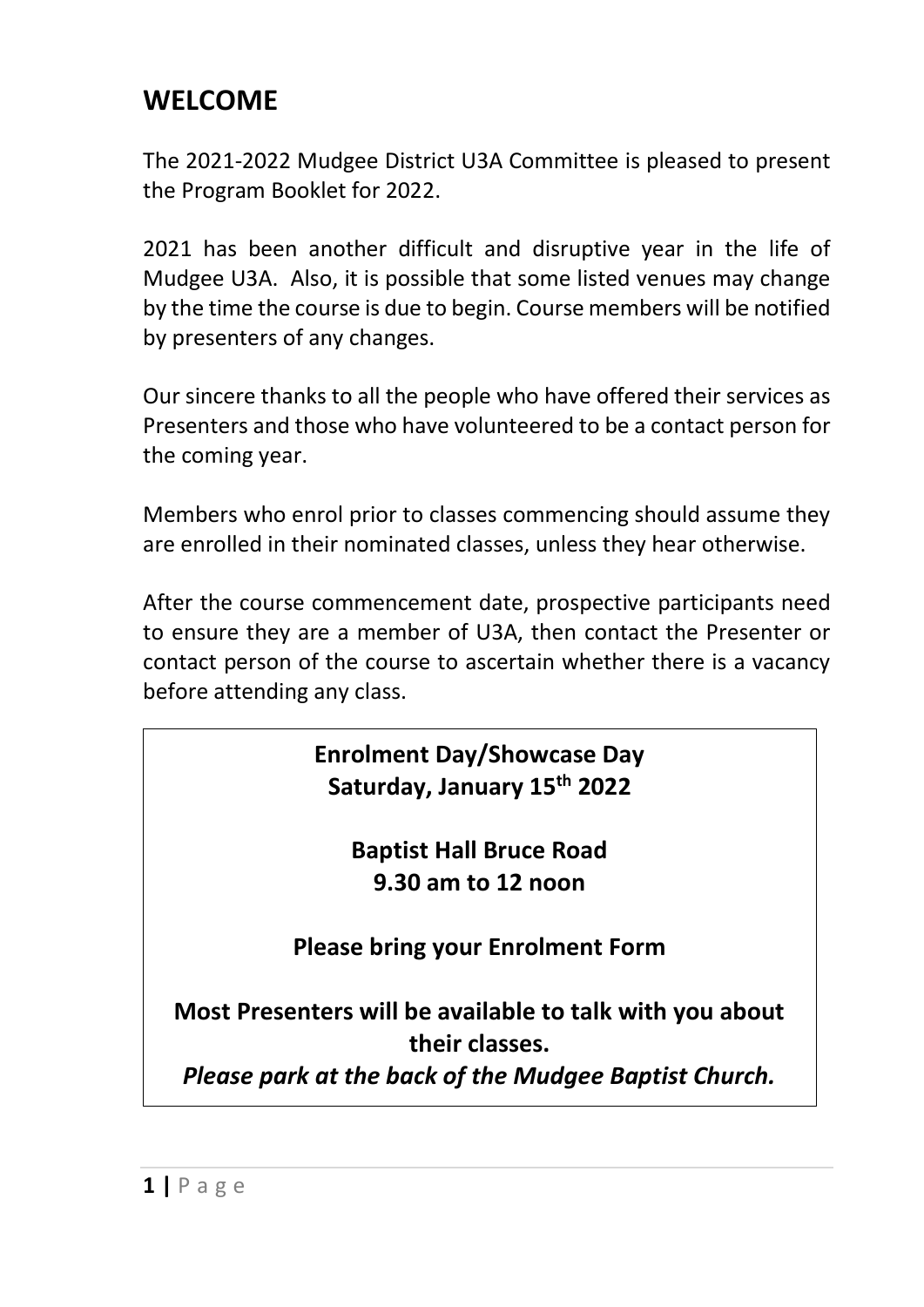| Contents |  |
|----------|--|
|          |  |
|          |  |
|          |  |
|          |  |
|          |  |
|          |  |
|          |  |
|          |  |
|          |  |
|          |  |
|          |  |
|          |  |
|          |  |
|          |  |
|          |  |
|          |  |
|          |  |
|          |  |
|          |  |
|          |  |
|          |  |
|          |  |
|          |  |
|          |  |
|          |  |
|          |  |
|          |  |
|          |  |
|          |  |
|          |  |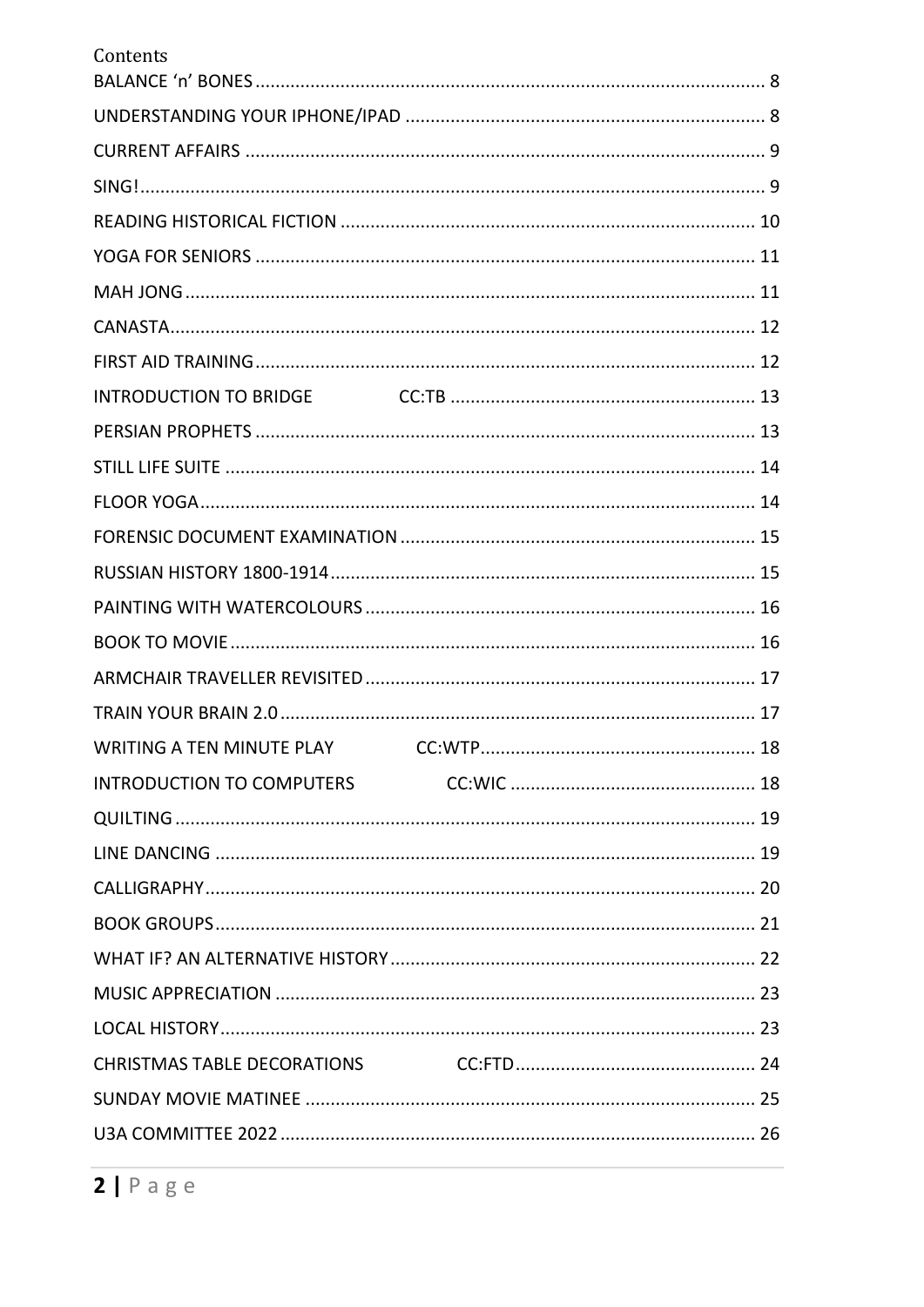### **ABOUT U3A**

University of the Third Age, now abbreviated to U3A, began in 1968 in France and is a voluntary non-profit organisation which offers low cost educational and social opportunities to retirees or semi retirees.

### **MEMBERSHIP GUIDELINES**

Mudgee District U3A connects members from within the Mid-Western Regional Council area.

No entry or exam requirements are necessary to join Mudgee District U3A.

Most classes are held during the day in NSW school terms.

**Membership Fees**: A sliding scale is used to determine cost of enrolment.

### **Term 1**: \$30 **Term 2:** \$25 **Term 3:** \$20 **Term 4:** \$15

Membership fees cover administration, postage and insurance. There is no charge for residents of Aged Care Facilities.

Insurance is provided through Network NSW, the State's U3A 'umbrella' organisation.

Members can access a copy of the Mudgee District U3A Constitution from the website [www.mudgeedistrictu3a.org.au](http://www.mudgeedistrictu3a.org.au/) alternatively the Constitution is available, on request, from the Committee.

Newsletters are delivered to all members either by Australia Post or email. The use of electronic mail is encouraged to help save resources.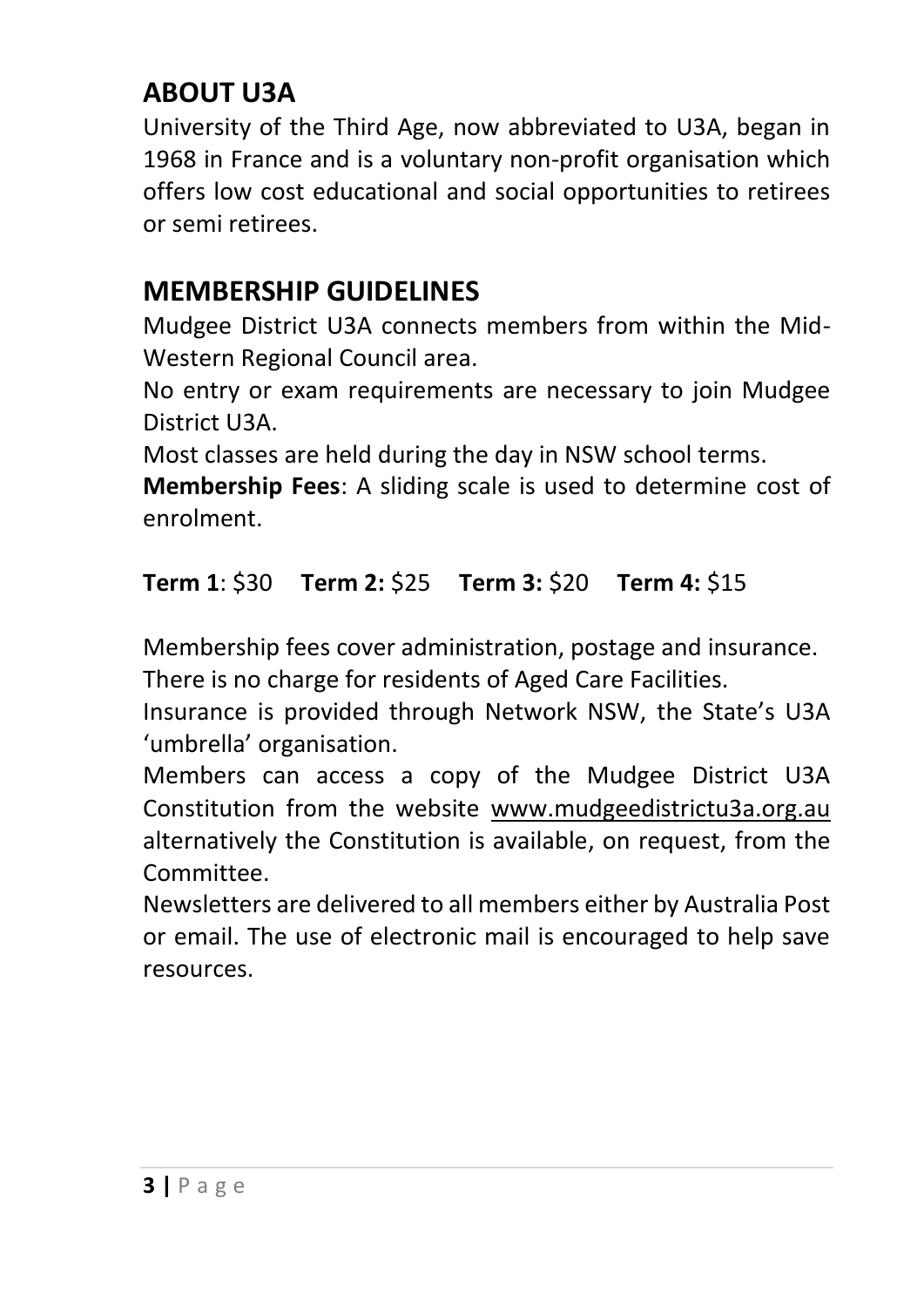Class attendees must have enrolled prior to attending any class.

In some classes provision of your own materials may be necessary and a small fee may apply to cover the cost of class notes or computer use.

Members receiving printed notes from their class Presenter will be asked to contribute to the cost of photocopying. There is no charge for notes or handouts delivered by email. Class members are under no obligation to receive notes and may decline the offer of receiving them in either format.

Morning or afternoon tea may be available at a small cost in some classes; however, individual members have the right not to participate.

There is an expectation that class members keep the Presenter informed as to intended absences or complete withdrawals. Presenters' phone numbers are published in the Program Booklet.

Always remain open to learn new things. If you don't learn, you don't grow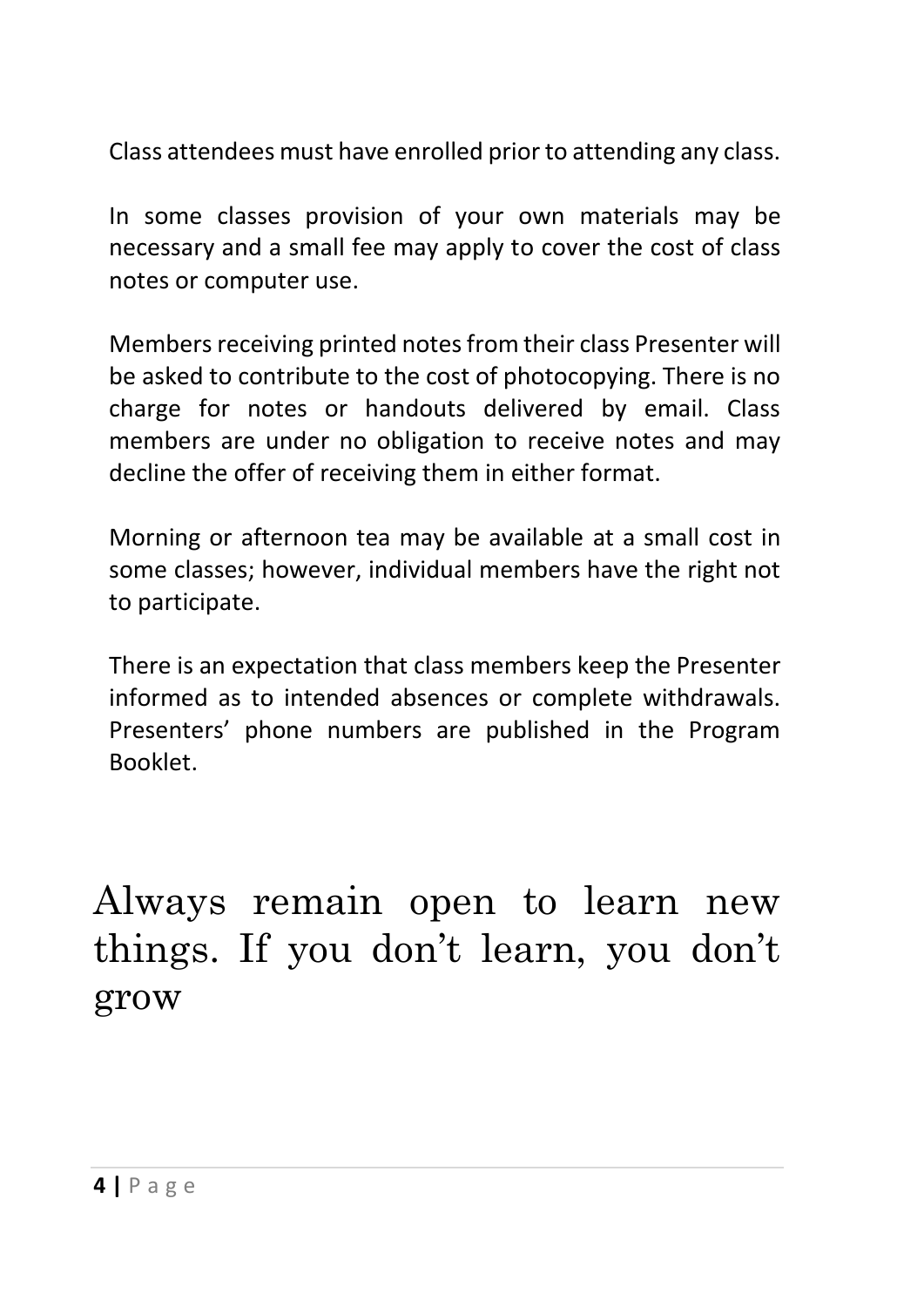The official Enrolment Day is mid-January each year (9.30 - 12 noon) at the venue advertised in the Program Booklet, where most class Presenters will be available to answer questions about courses offered.

On Enrolment Day members pay the annual membership fee and enrol in the classes of their choice; however, you may join during the year. A receipt will be issued on payment.

**IF ENROLLING BY MAIL:** Send a completed **Enrolment Form** and **Membership Fee** and if you require a receipt please include a stamped self-addressed envelope to:

**The Secretary Mudgee District U3A PO Box 469 Mudgee NSW 2850 CHEQUES – to be made payable to 'Mudgee District U3A' DIRECT DEPOSIT – Account Name: Mudgee U3A BSB: 082-726 Account Number: 396808275**

**Your payment reference: Write your own name or phone number**

**Additional Enrolment forms are available from the Mudgee U3A website or by contacting the Membership Enquiries Committee member.**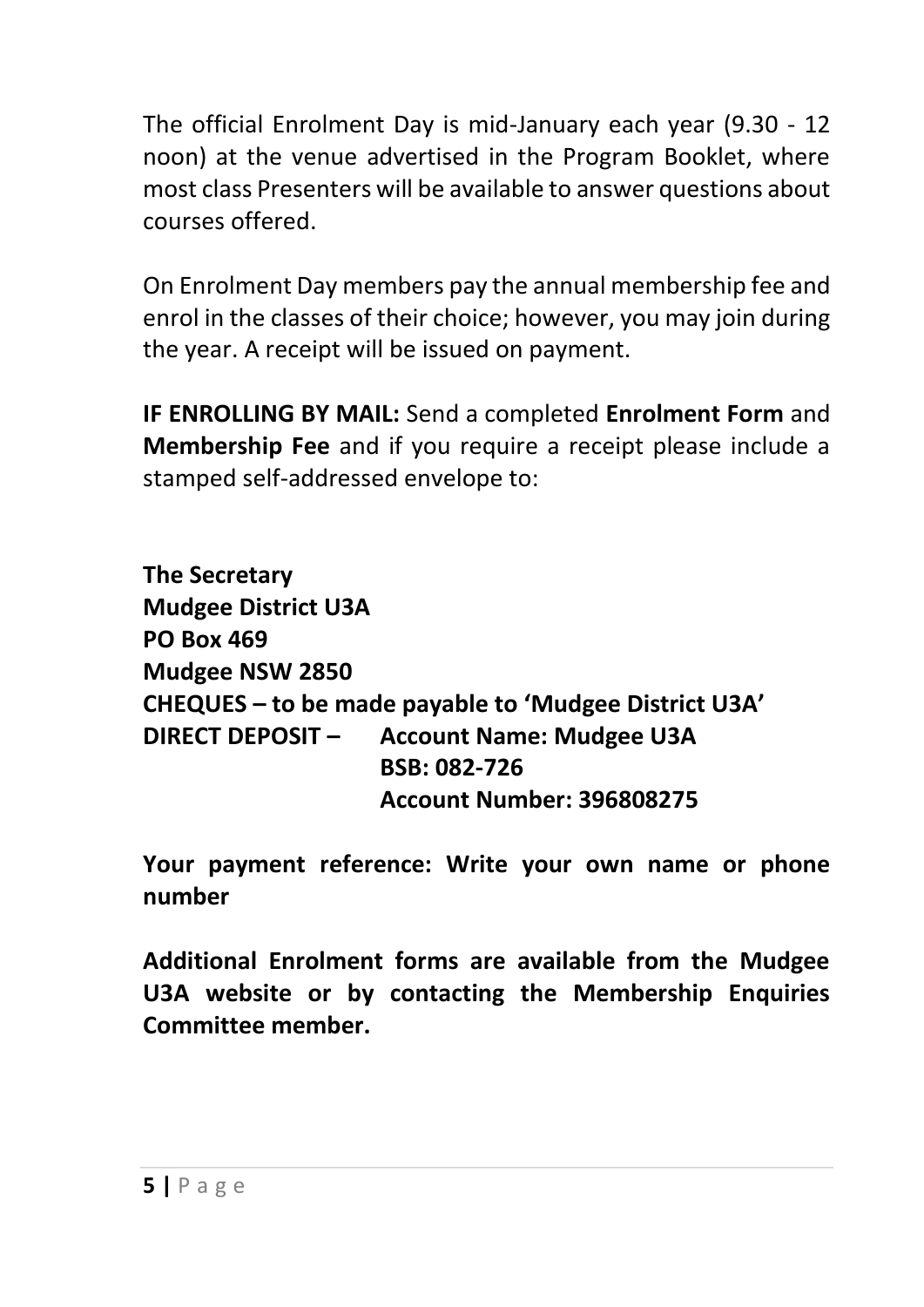The viability of classes is dependent on sufficient registrations. Some classes have a limit due to the, nature of the course or resources available.

In the case of oversubscription in classes with a limit on participants, the Program Coordinators will draw participants' names out of a hat. The remainder will be placed on a waiting list.

You will be notified if you have missed out on a place in the draw and have been placed on a waiting list. If places become available the waiting list will be activated in the order of the draw and you will be contacted to advise the availability to join the class.

### **TERM DATES 2022**

| Term 1   | January 28 | April 8      |
|----------|------------|--------------|
| Term 2   | April 26   | July1        |
| Term 3   | July 18    | September 23 |
| Term $4$ | October 10 | December 20  |

Anyone who keeps learning, stays young- Henry Ford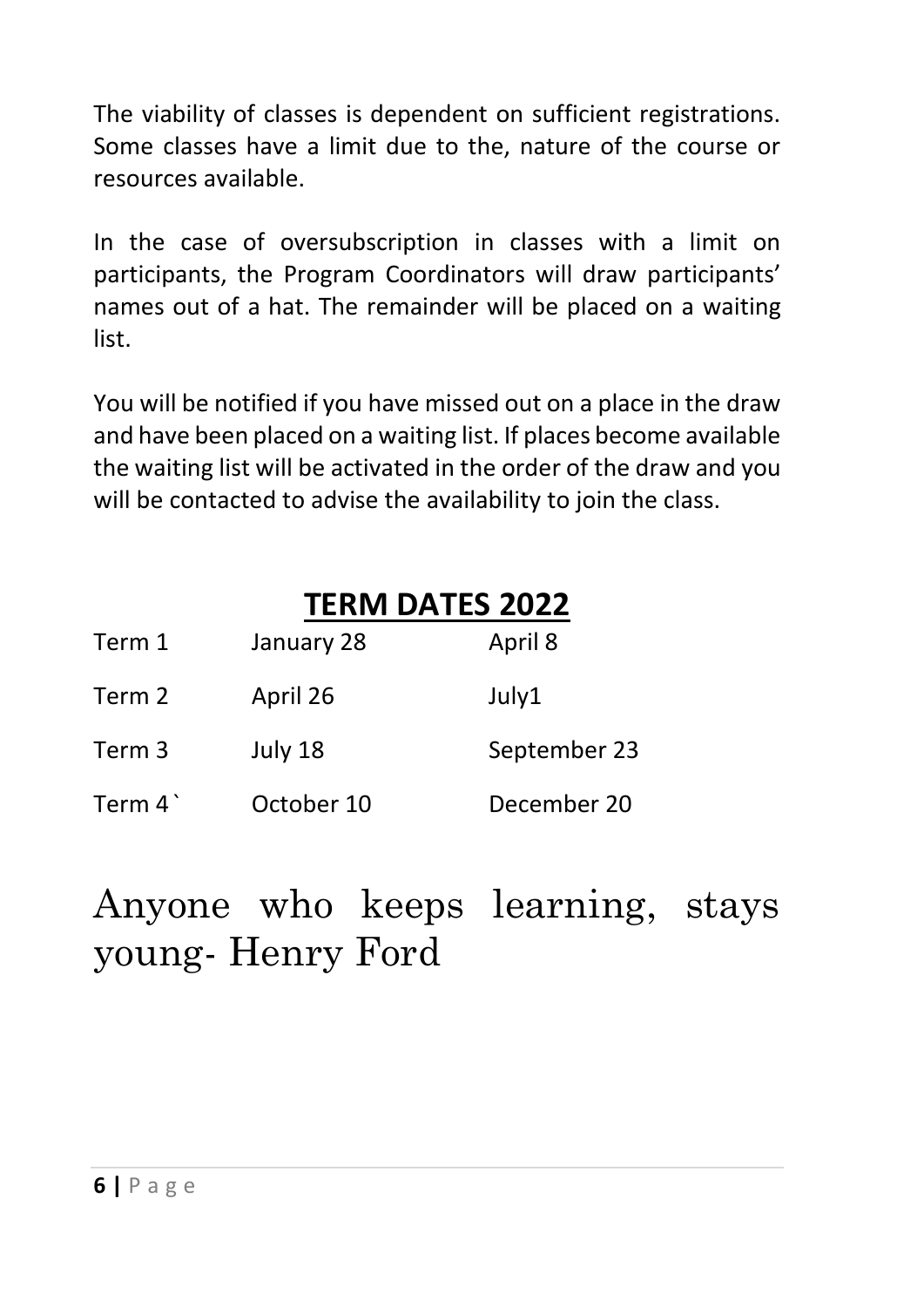

### **CLASS VENUES**

Most classes will be held at **KILDALLON: EDUCATION MUSIC THEATRE** Kildallon is located on the former TAFE site, 70 Court Street, Mudgee. Some presenters have negotiated for other locations, as shown below. Kildallon is the name of the original Kellett residence on this site. We will have two single and two double classrooms, along with storage facilities and an office. There is onsite parking, wifi, power, toilets, and in time, an area where members may have facilities for morning or afternoon tea**. Additional information on page 27.**



Other venues are those listed below

| <b>Baptist Church</b> | 153 Bruce Road Mudgee    |
|-----------------------|--------------------------|
| Mid-Western Regional  | 64 Market Street Mudgee  |
| Library               |                          |
| Prince of Wales Opera | 101 Mayne Street Gulgong |
| House                 |                          |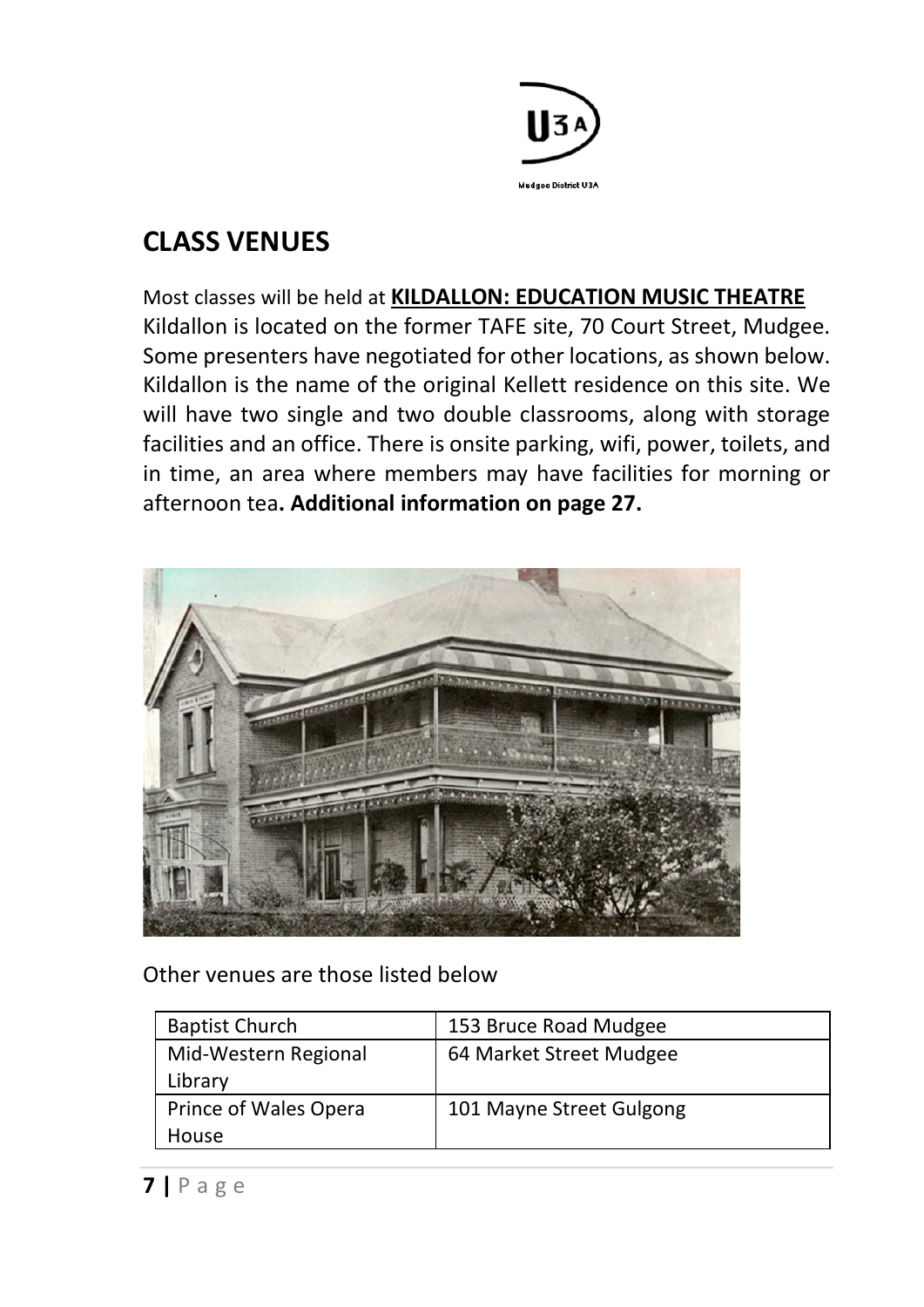# **COURSES MONDAY**

| <b>BALANCE 'n' BONES</b>        | <b>CC: MBB</b>                                                        |                                                                         |
|---------------------------------|-----------------------------------------------------------------------|-------------------------------------------------------------------------|
| strength.                       | workout aimed to increase flexibility, balance, coordination and bone | An exercise program for active, mobile, mature aged participants. A fun |
| 30 participants for this group. |                                                                       |                                                                         |
| Weekly                          |                                                                       |                                                                         |
| 9.30 am to 10.30 am             |                                                                       |                                                                         |
| Venue:                          | Kildallon 70 Court St Mudgee                                          |                                                                         |
| <b>Start Date:</b>              | <b>Monday February 7</b>                                              |                                                                         |
| End date:                       | <b>Monday December 12</b>                                             |                                                                         |
| <b>Presenter:</b>               | <b>Sue Grant-Frost</b><br><b>Judith Darling</b>                       | 0413 848 910<br>0431 551 596                                            |

| UNDERSTANDING YOUR IPHONE/IPAD | <b>CC: MUI</b> |
|--------------------------------|----------------|
|                                |                |

Learn the basics of using your iPhone or iPad. Nothing is assumed. You will learn how to turn it on, the basics of how to use It, and be introduced to some of the popular Apps.

| <b>Short Course: 7 Sessions</b> |                                       |              |
|---------------------------------|---------------------------------------|--------------|
| Weekly                          |                                       |              |
| 10:00 am to 11am                |                                       |              |
| Venue:                          | Prince of Wales Opera House – Gulgong |              |
| Dates:                          | <b>February 7</b>                     | March 7      |
|                                 | <b>February 14</b>                    | March 14     |
|                                 | <b>February 21</b>                    | March 21     |
|                                 | February 28                           |              |
| <b>Presenter:</b>               | <b>Scott Etherington</b>              | 0408 726 722 |
|                                 |                                       |              |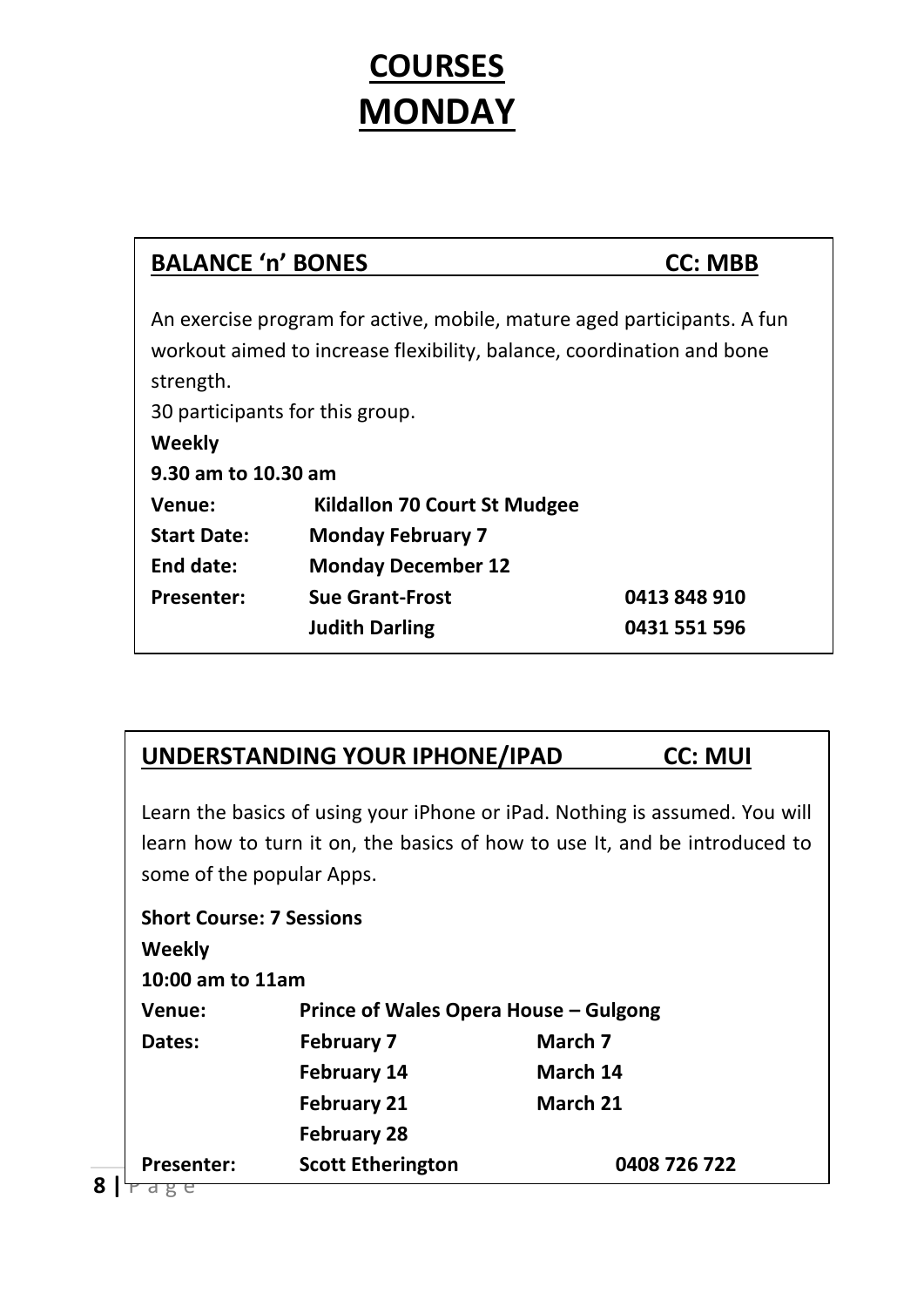# **MONDAY**

### **CURRENT AFFAIRS CC: MCA**

Discussion of news events from Australia and around the world.

Group limited to 12 participants and will be held via Zoom

**Weekly 10.00 am to 11.30 am Venue: ZOOM Start Date: Monday February 7 End Date: Monday December 12 Presenter: Tony Shaw 0418 216 219**

*Nostalgia is like a grammar lesson: you find the present tense, but the past perfect. Owen Lee Pomeroy*

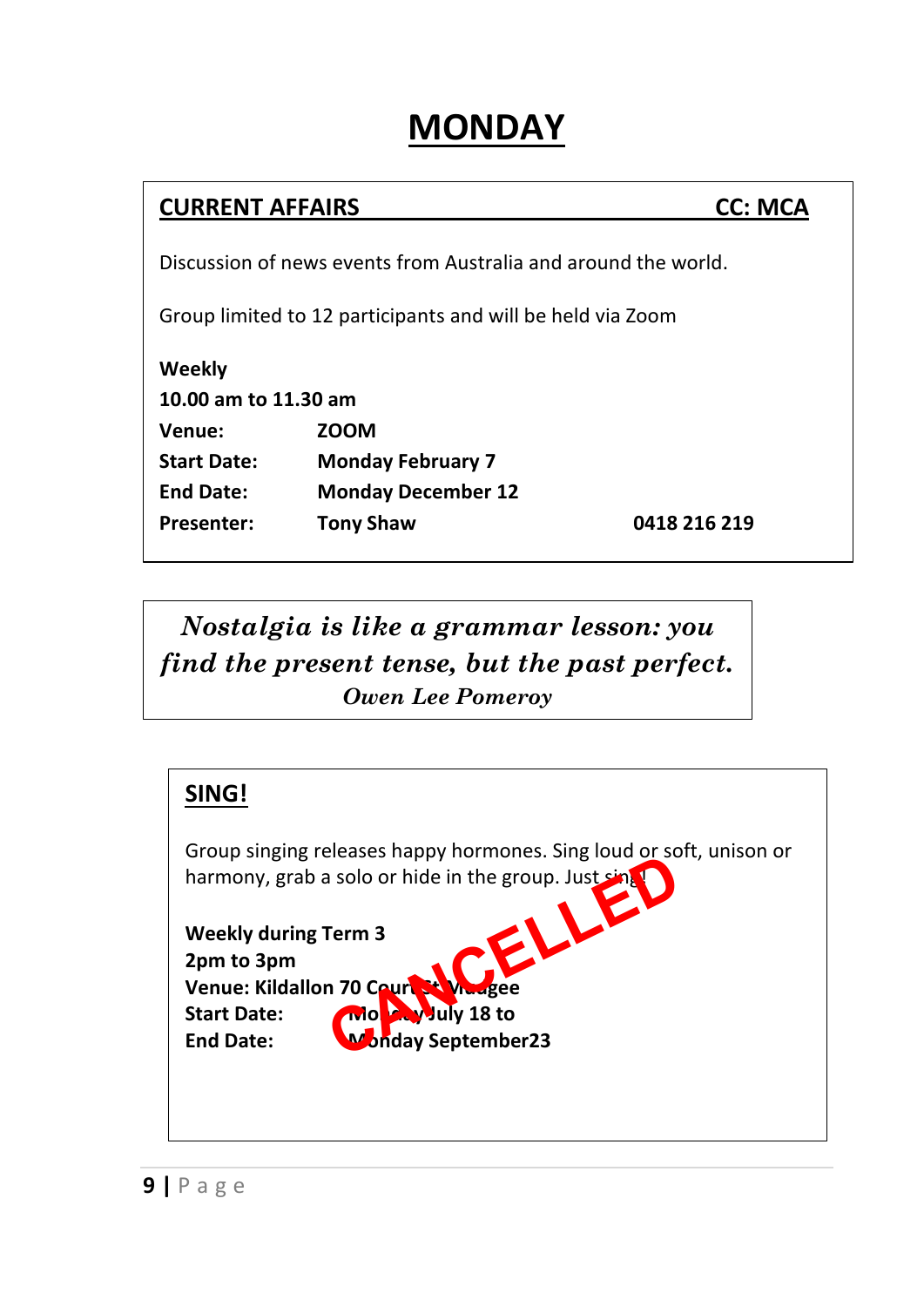# **MONDAY**

# **READING HISTORICAL FICTION CC: MHF** Choose and share texts from your preferred genres and historical periods. Read one, or many. Explore the allure of the past and the tricky relationship between historical fact and fiction. **Weekly during Term 1 From February 7 till April 4 2pm to 3pm Venue: Kildallon 70 Court St Mudgee Start Date Monday February 7 End Date Monday April 4 Presenter: Jen Davies 0407 254 524**

# I am still learning *Michelangelo, age 87*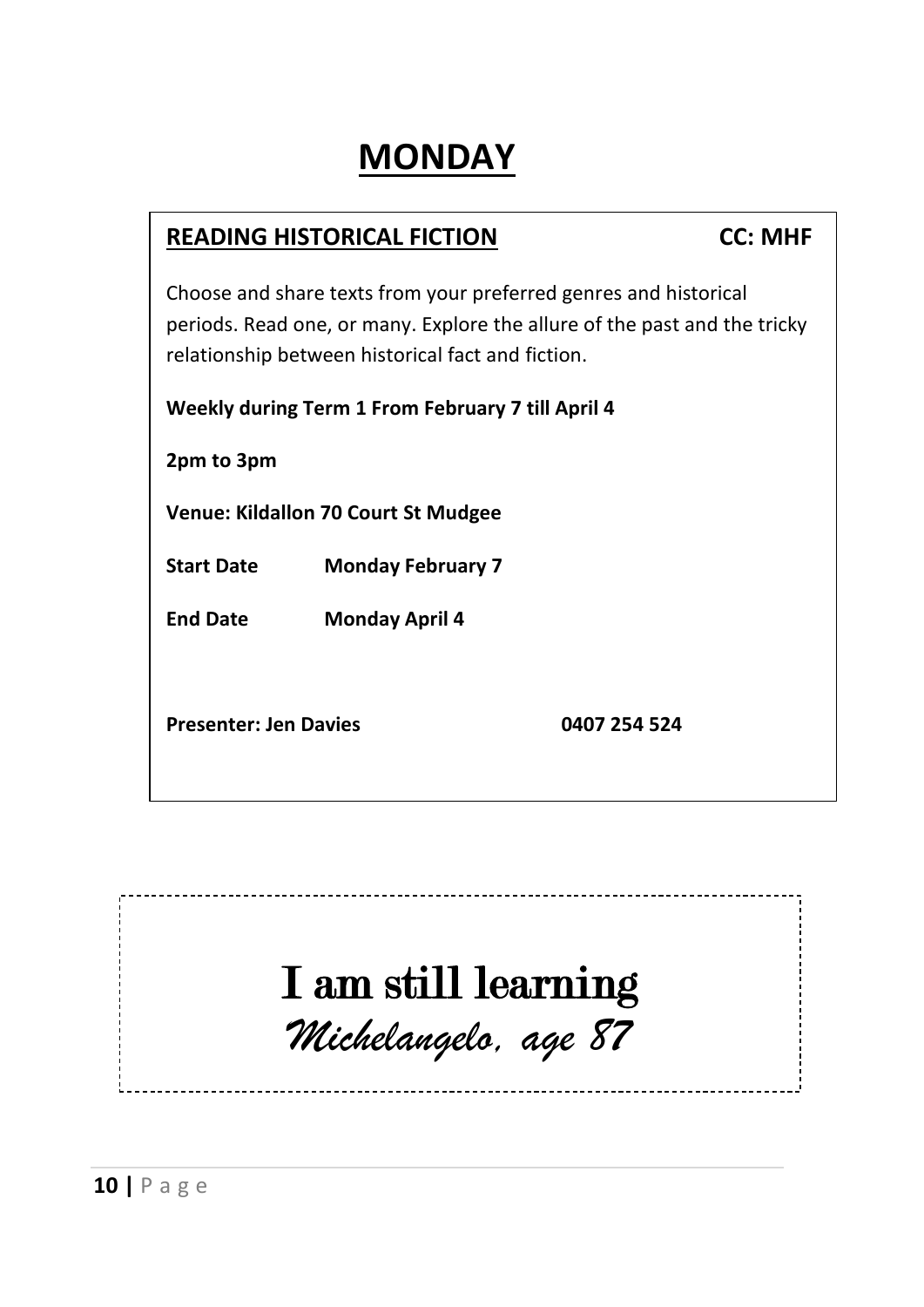# **TUESDAY**

| <b>YOGA FOR SENIORS</b>                                                                                                    |                                                                                                | <b>CC: TYS</b> |
|----------------------------------------------------------------------------------------------------------------------------|------------------------------------------------------------------------------------------------|----------------|
| Seated/standing Yoga for Seniors with health challenges.<br>Even though the floor is carpeted grip socks may be necessary. |                                                                                                |                |
| Weekly<br>10.00 am to 11.00 am<br>Venue:<br><b>Start Date:</b><br><b>End Date</b>                                          | <b>Kildallon 70 Court St Mudgee</b><br><b>Tuesday February 1</b><br><b>Tuesday December 13</b> |                |
| <b>Presenter:</b>                                                                                                          | <b>Kay Dickinson</b>                                                                           | 0405 182 101   |

| <b>MAH JONG</b>                        |                            | <b>CC: TMJ</b>                                                                                                                                          |
|----------------------------------------|----------------------------|---------------------------------------------------------------------------------------------------------------------------------------------------------|
| welcome.                               |                            | Mah Jong is originally a Chinese game played with tiles. It is very similar to<br>Gin Rummy. A card version of the game is also possible. Beginners are |
| Weekly<br>2.00 pm to 4.00 pm           |                            |                                                                                                                                                         |
| Kildallon 70 Court St Mudgee<br>Venue: |                            |                                                                                                                                                         |
| <b>Start Date:</b>                     | <b>Tuesday February 1</b>  |                                                                                                                                                         |
| <b>End Date</b>                        | <b>Tuesday December 12</b> |                                                                                                                                                         |
| <b>Presenter:</b>                      | Nancy Rangi                | 63720807                                                                                                                                                |
|                                        |                            |                                                                                                                                                         |

**11 |** P a g e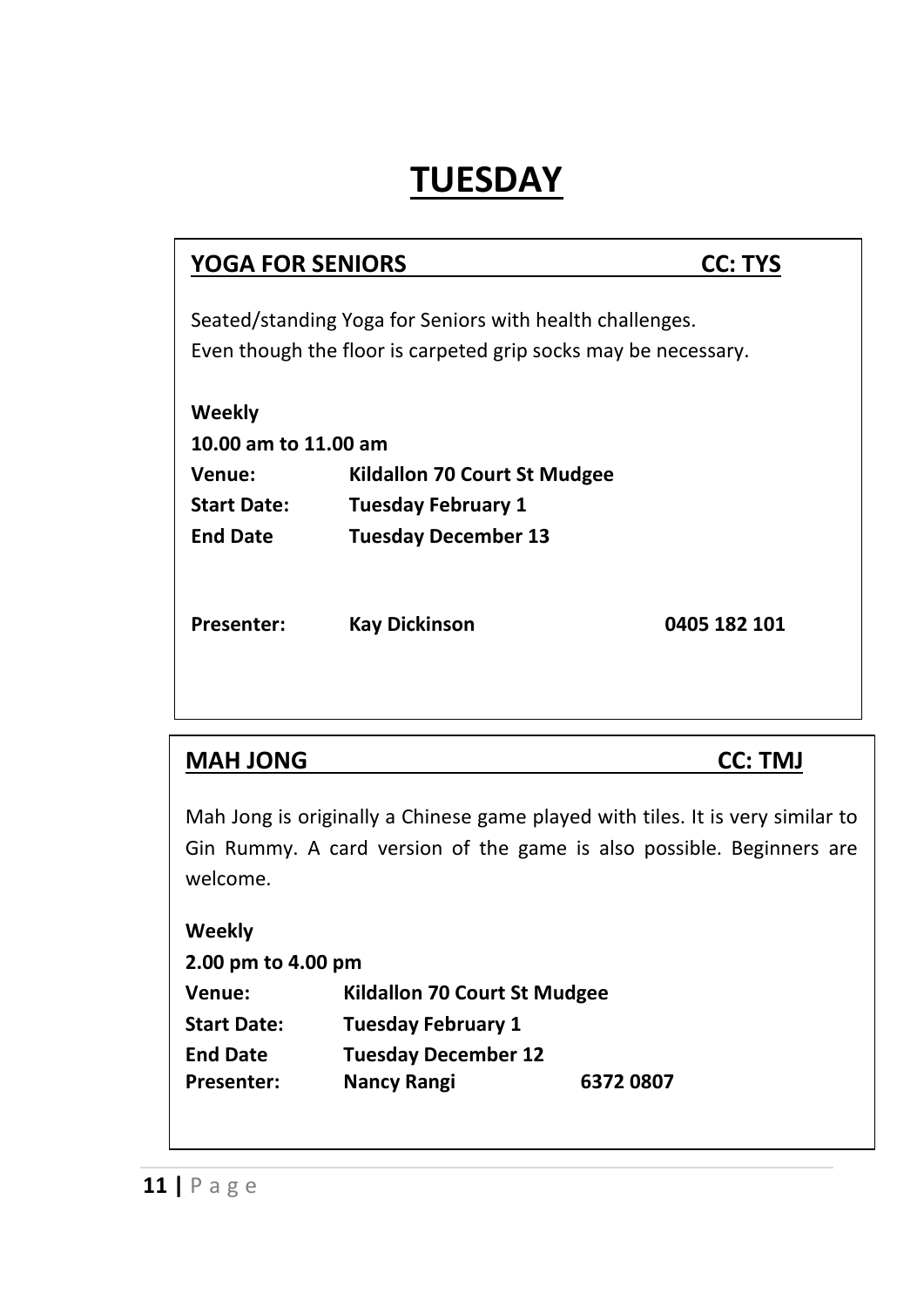# **TUESDAY**

| <b>CANASTA</b>                                                                                      |                                                                                | CC: TC         |
|-----------------------------------------------------------------------------------------------------|--------------------------------------------------------------------------------|----------------|
|                                                                                                     | Learn to play or brush up on your Canasta skills                               |                |
| Weekly<br>1.30 pm to 4.30 pm<br><b>Start Date</b><br><b>End Date</b>                                | Venue: Kildallon 70 Court St Mudgee<br><b>February 7</b><br>December 12        |                |
| <b>Presenter Jim Dryburgh</b>                                                                       |                                                                                | 0412 216 996   |
|                                                                                                     |                                                                                |                |
|                                                                                                     |                                                                                |                |
| <b>FIRST AID TRAINING</b>                                                                           |                                                                                | <b>CC: TFA</b> |
| Five explanatory First Aid sessions, on health and first aid delivered by<br>NSW First Aid, Mudgee. |                                                                                |                |
| Topics selected are aimed to cover areas that U3A members would find                                |                                                                                |                |
| interesting and informative.<br>There is no additional cost to members of U3A and no examination.   |                                                                                |                |
|                                                                                                     |                                                                                |                |
| 1.00pm to 3.00pm                                                                                    | <b>Five sessions Bi</b> monthly – every $2^{nd}$ Tuesday of every second month |                |
| Kildallon 70 Court St Mudgee                                                                        |                                                                                |                |
| Dates:                                                                                              | February 8 <sup>th</sup> , April 12 <sup>th</sup> , June 14 <sup>th,</sup>     |                |
|                                                                                                     | August 9 <sup>th,</sup> October 11 <sup>th</sup>                               |                |
| <b>Presenter:</b>                                                                                   | <b>Karl Fletcher</b>                                                           | 6372 3888      |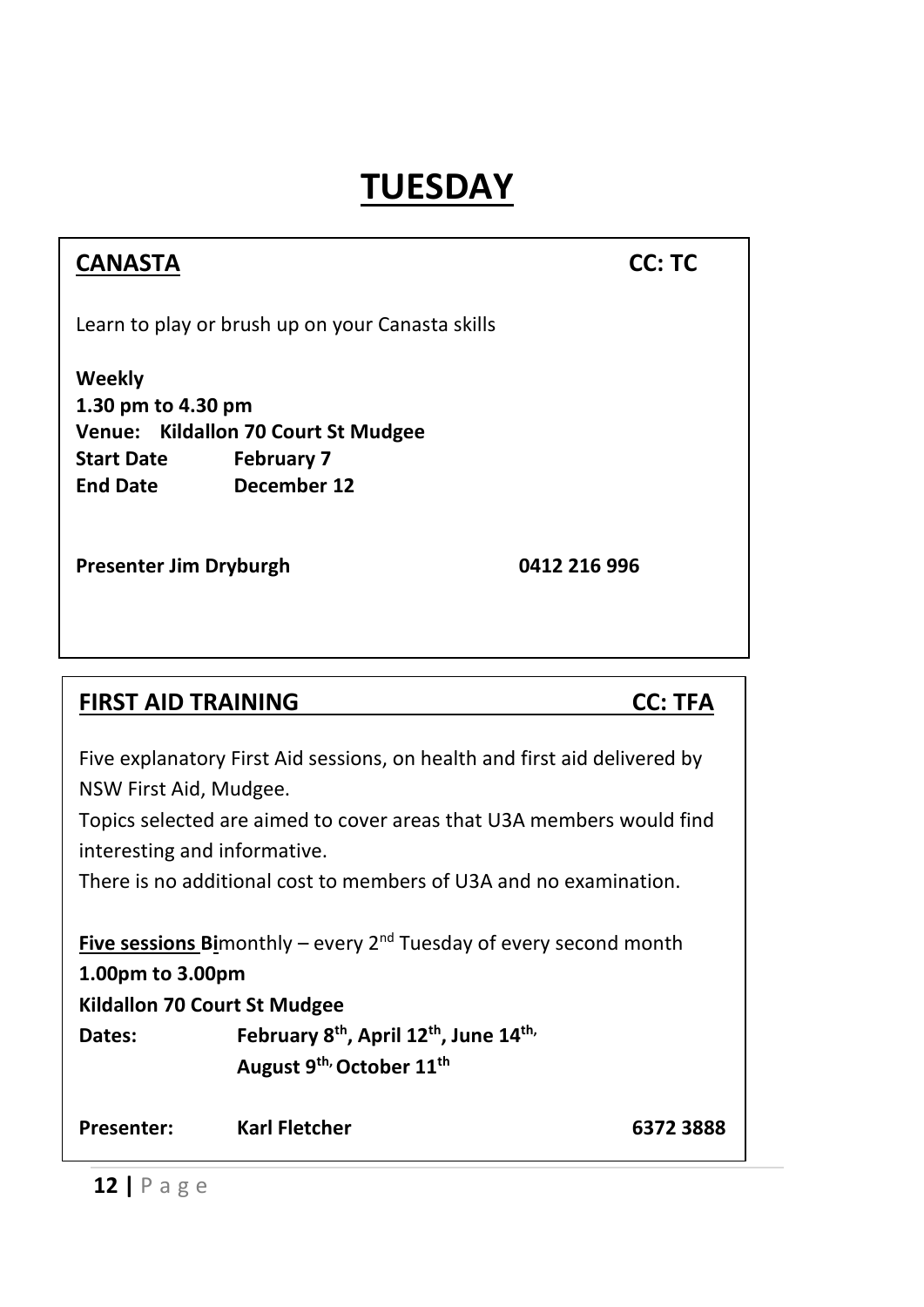# **TUESDAY**

### **INTRODUCTION TO BRIDGE CC:TB**

6 lessons to get you on your way to enjoying the social and stimulating benefits of bridge.

**Short course weekly for 6 sessions 10:30 till 11:30 Venue: Mudgee Bridge Centre, Mudgee Showgrounds Dates 29 March to 3 May**

**Presenter: Marelle Irvine and members of Mudgee Bridge Club 0407 730 996**

#### **PERSIAN PROPHETS CC: TPP**

The historical events of the founders of the Baha'i Faith and their early followers.

**Fortnightly, 2nd and 4th Tuesday of each month**

**11.45 am to 1.15 pm**

- **Venue: Kildallon 70 Court St Mudgee Start Date: Tuesday February 8**
- **End date : Tuesday December 6**

**Presenter: David Bailey 6372 1812**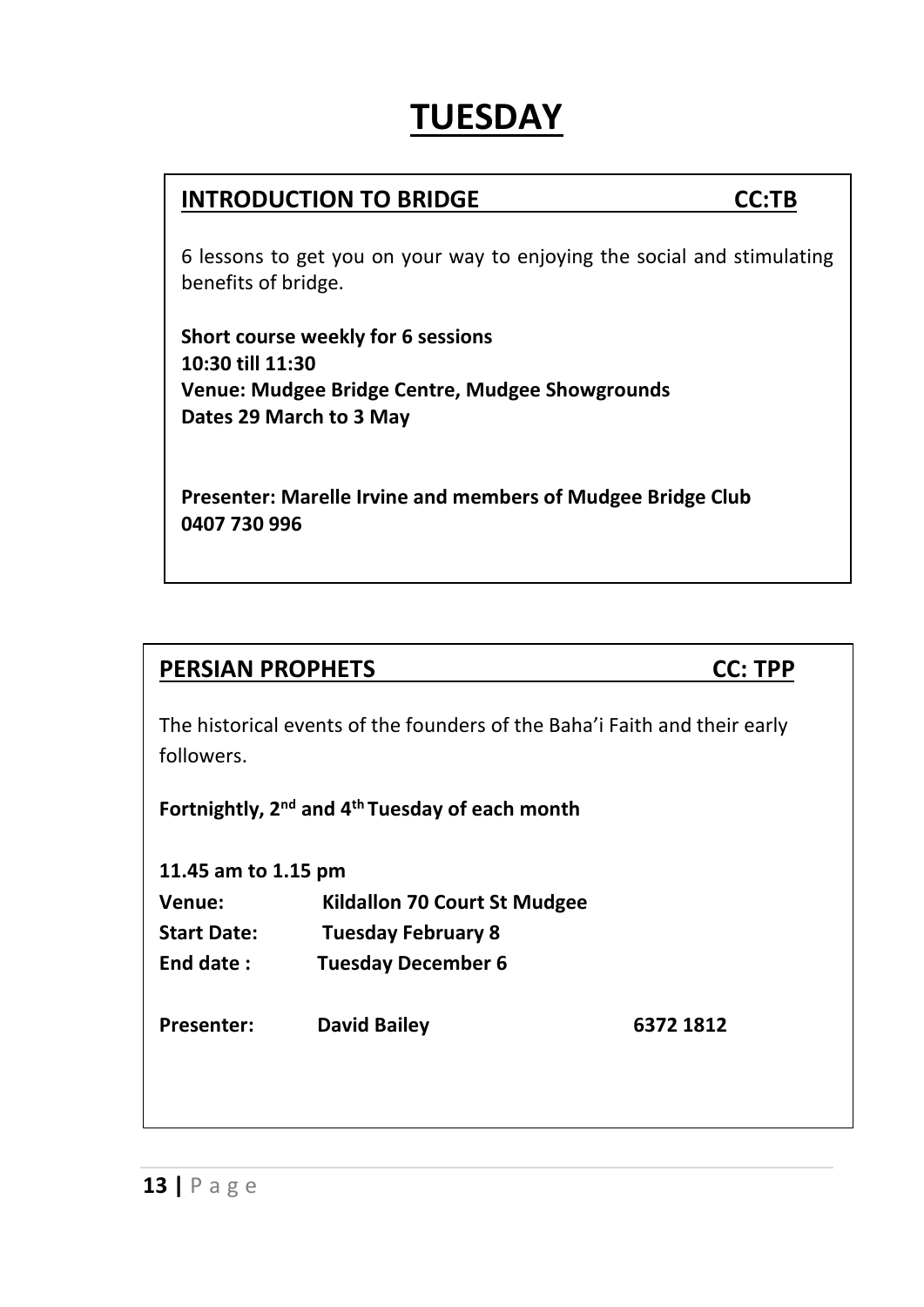#### **STILL LIFE SUITE CC: WSL**

Using a single still life image we will complete a suite of art works- a drawing, a painting, and a Lino print. These will be in small format- maximum size 30 cm square

**Short course weekly for 5 sessions 10.30 till 12.00 Venue: Kildallon 70 Court St Mudgee Dates: February 23, March 2, March 9, March 16, March 23, March 30**

**Presenter Marianne Mathews 0419 218 648**

| <b>FLOOR YOGA</b>                                                                                        |                                                              | CC: WFY      |
|----------------------------------------------------------------------------------------------------------|--------------------------------------------------------------|--------------|
|                                                                                                          | Floor Yoga with the aid of a chair for strength and balance. |              |
| Even though the floor is carpeted grip socks may be necessary.<br>A floor mat or towel is also required. |                                                              |              |
| Weekly                                                                                                   |                                                              |              |
| 10.00 am to 11.00 am                                                                                     |                                                              |              |
| Venue: Kildallon 70 Court St Mudgee                                                                      |                                                              |              |
|                                                                                                          | <b>Starting Date:</b> Wednesday February 2                   |              |
| <b>End Date:</b>                                                                                         | <b>Wednesday December 14</b>                                 |              |
| <b>Presenter:</b>                                                                                        | Kay Dickinson                                                | 0405 182 101 |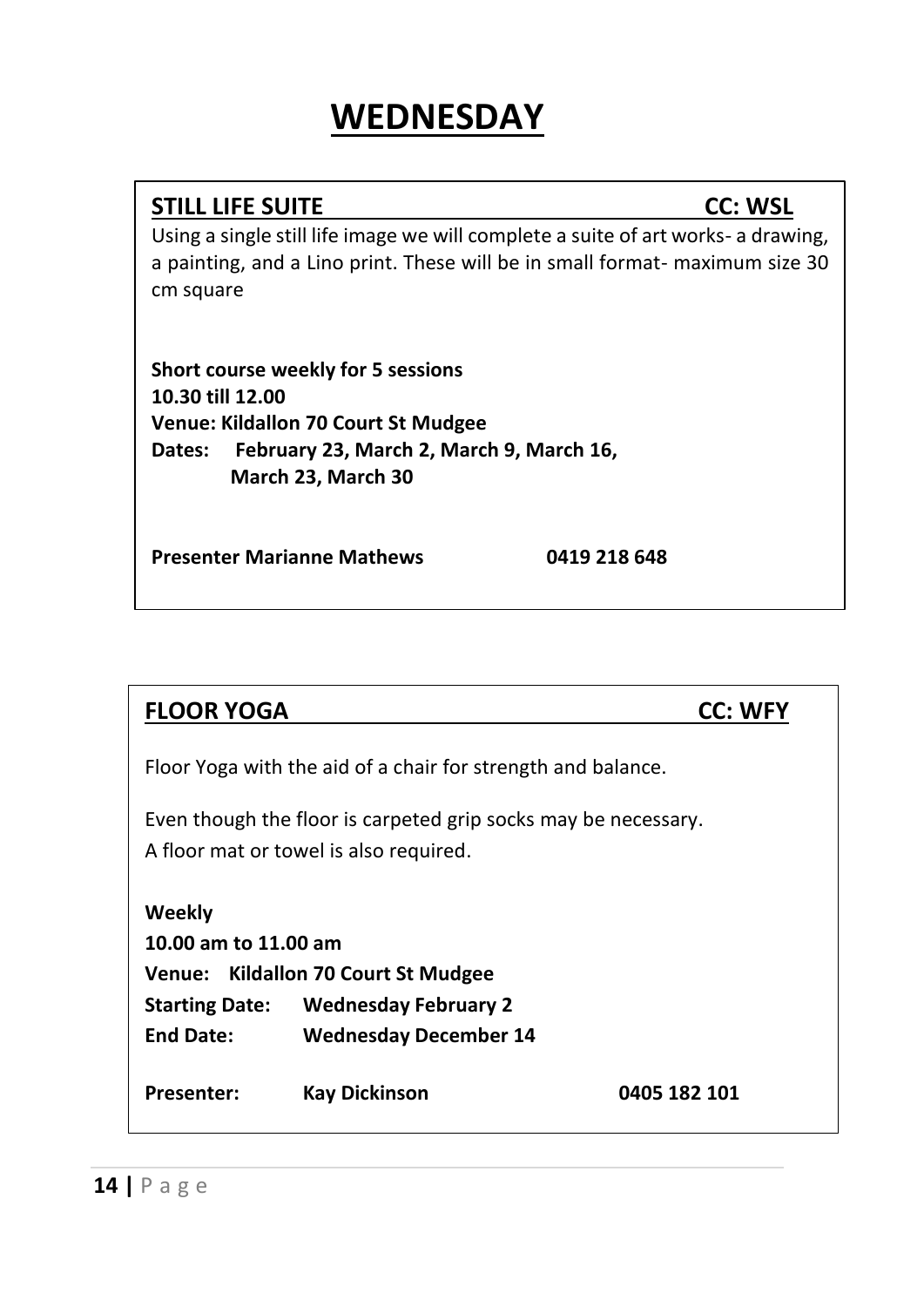|                                                        | <b>FORENSIC DOCUMENT EXAMINATION</b>                                    |  |              | <b>CC: WFD</b> |
|--------------------------------------------------------|-------------------------------------------------------------------------|--|--------------|----------------|
|                                                        | Forensic Document Examiner Chris Anderson will detail the types of      |  |              |                |
|                                                        | examinations he undertakes, and the equipment used. He will present a   |  |              |                |
|                                                        | series of case studies and a brief look at other types of examinations. |  |              |                |
|                                                        |                                                                         |  |              |                |
| 2 sessions                                             |                                                                         |  |              |                |
| Times : TBA                                            |                                                                         |  |              |                |
|                                                        | Venue: Kildallon 70 Court St Mudgee                                     |  |              |                |
| Dates:                                                 | TO BE ANNOUNCED. IF INTERESTED PLEASE LEAVE YOUR                        |  |              |                |
| DETAILS ON ENROLMENT DAY WITH THE PROGRAM COORDINATORS |                                                                         |  |              |                |
|                                                        | AND YOU WILL BE ADVISED WHEN AND WHERE THE COURSE WILL RUN.             |  |              |                |
|                                                        |                                                                         |  |              |                |
| <b>Presenter:</b>                                      | <b>Chris Anderson</b>                                                   |  | 0428 721 244 |                |
|                                                        |                                                                         |  |              |                |
|                                                        |                                                                         |  |              |                |
|                                                        |                                                                         |  |              |                |

### **RUSSIAN HISTORY 1800-1914 CC: WRH**

Nineteenth century Russia was a place of extremes- poverty and misery for the majority and oppressive opulence for the privileged few. The attempts of the Romanov Tsars to hold back change ultimately led to the revolutions of 1917

| <b>Short Course weekly for 6 sessions</b> |                 |  |
|-------------------------------------------|-----------------|--|
| 2pm-3pm                                   |                 |  |
| Venue: Kildallon 70 Court St Mudgee       |                 |  |
| <b>Start Date</b>                         | <b>April 27</b> |  |
| End date:                                 | June 1          |  |

**Presenter Heather Rushton 0428 721 244**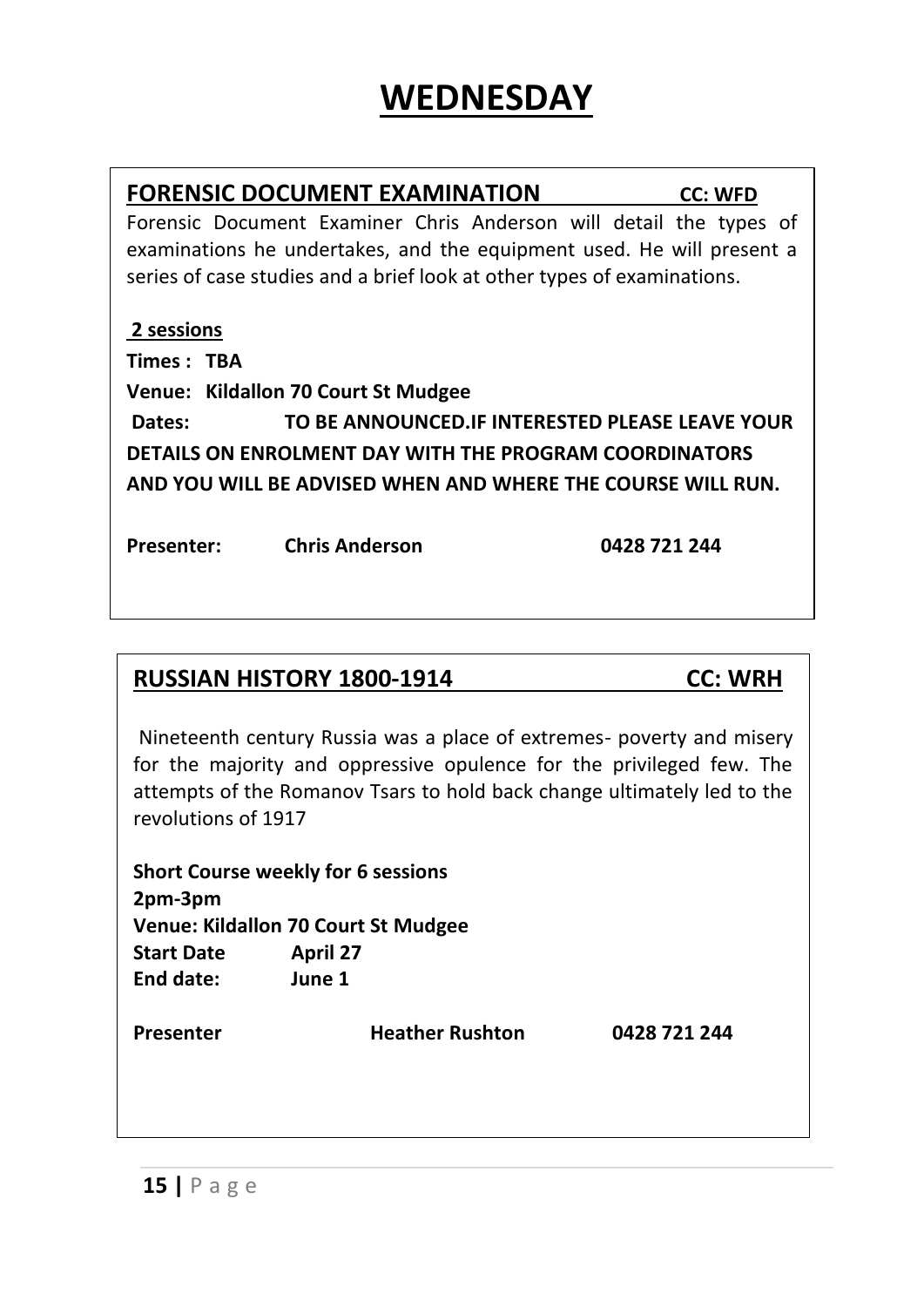### **PAINTING WITH WATERCOLOURS CC: WPW**

Expand your vision through art. Guidance is offered with watercolours, but participants work with a variety of mediums (not oils), depending on personal projects. Enjoy an afternoon of mixing ideas as well as colours.

| Weekly             |                              |           |
|--------------------|------------------------------|-----------|
| 2.00 pm to 4.00 pm |                              |           |
| Venue:             | Kildallon 70 Court St Mudgee |           |
| <b>Start Date:</b> | <b>Wednesday February 2</b>  |           |
| End date:          | <b>Wednesday December 15</b> |           |
| <b>Presenter:</b>  | Thelma Beechev               | 6372 3432 |

### **BOOK TO MOVIE CC: WBM**

enjoyable or thought provoking, but not necessarily light heartedness. No need to have read the book beforehand. A discussion over tea and coffee beginner….. Enjoy watching movies based on published books. Be surprised each month by my selection of various genres, themes and story lines. I try for afterwards, time permitting.

#### **Monthly – 1 st Wednesday of the month**

#### **1:30 pm to 4.00 pm**

**Venue: Mid-Western Regional Library training room** 

**Dates : February 2, March 2, April 6, May 4, June 1, August 3, September 7, November 2, December 7**

**There is no session in July and October due to school holidays.**

| <b>Presenter:</b> | <b>Sally Colley</b> | 0427 874 096 |
|-------------------|---------------------|--------------|
|-------------------|---------------------|--------------|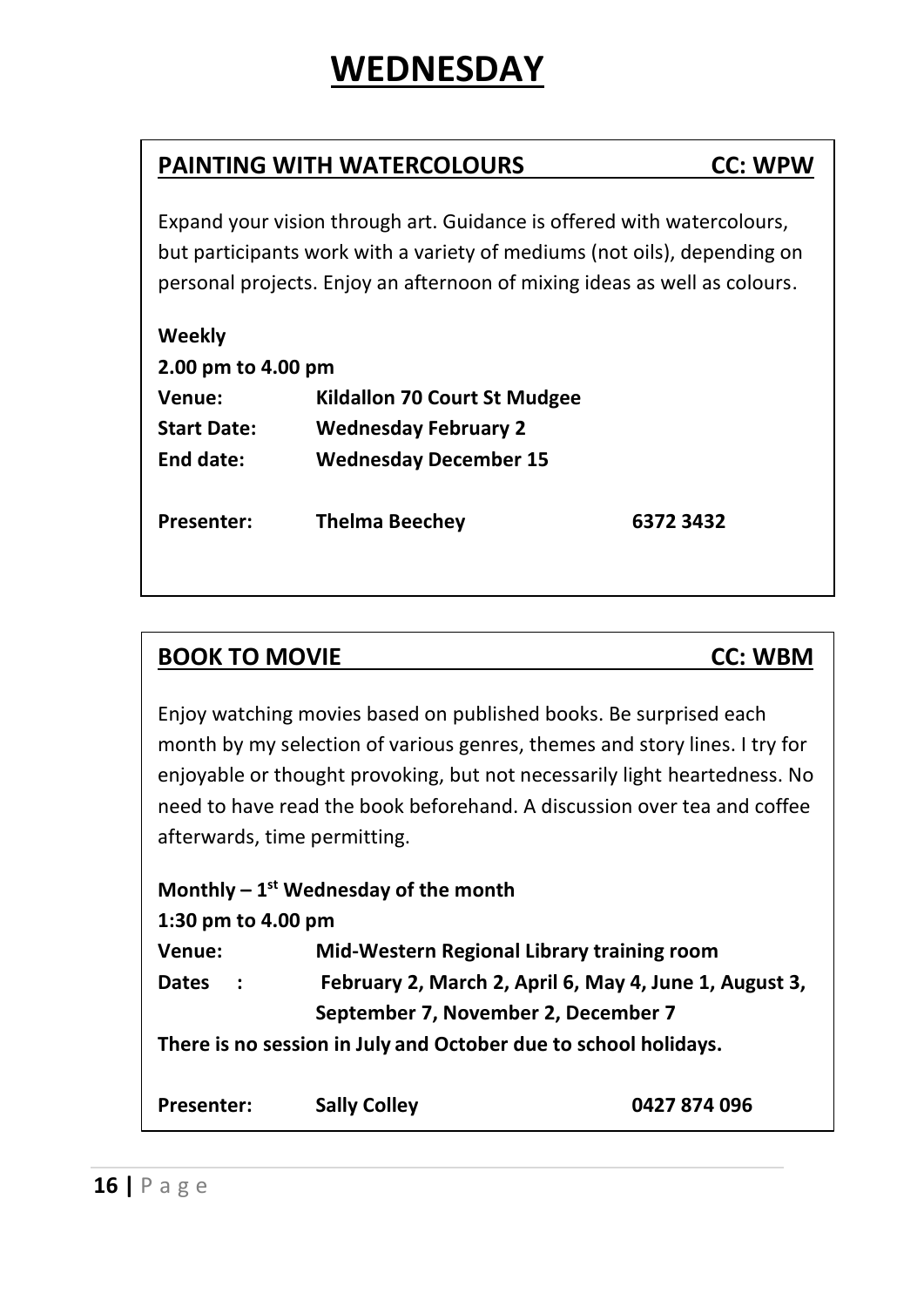| ARMCHAIR TRAVELLER REVISITED                                                                                                                                      |                        | <b>CC: WAC</b> |  |
|-------------------------------------------------------------------------------------------------------------------------------------------------------------------|------------------------|----------------|--|
| Sadly, there is no new material, so once again we will be revisiting<br>destinations previously explored. Possibilities include Cuba, Malta,<br>Sicily, Japan.    |                        |                |  |
| Short course, weekly 4 sessions<br>$2pm - 3.30pm$<br>Venue: Kildallon 70 Court St Mudgee<br>Start date: Wednesday Feb 2<br><b>End date: Wednesday February 23</b> |                        |                |  |
| <b>Presenter:</b>                                                                                                                                                 | <b>Heather Rushton</b> | 0428 721 244   |  |

| <b>TRAIN YOUR BRAIN 2.0</b> |                                                                                                                                       | <b>CC: WTB</b>                                                       |
|-----------------------------|---------------------------------------------------------------------------------------------------------------------------------------|----------------------------------------------------------------------|
|                             | of your brain at work, have lots of fun and laughs                                                                                    | Explore ways of keeping your brain active, update your understanding |
| 10.30am – 11.30am           | Short course, weekly 6 sessions<br>Venue: Kildallon 70 Court St Mudgee<br>Start date: Wednesday 18 May<br>End date: Wednesday 22 June |                                                                      |
| <b>Presenter:</b>           | <b>Janet Duffy</b>                                                                                                                    | 0419 218 648                                                         |
|                             |                                                                                                                                       |                                                                      |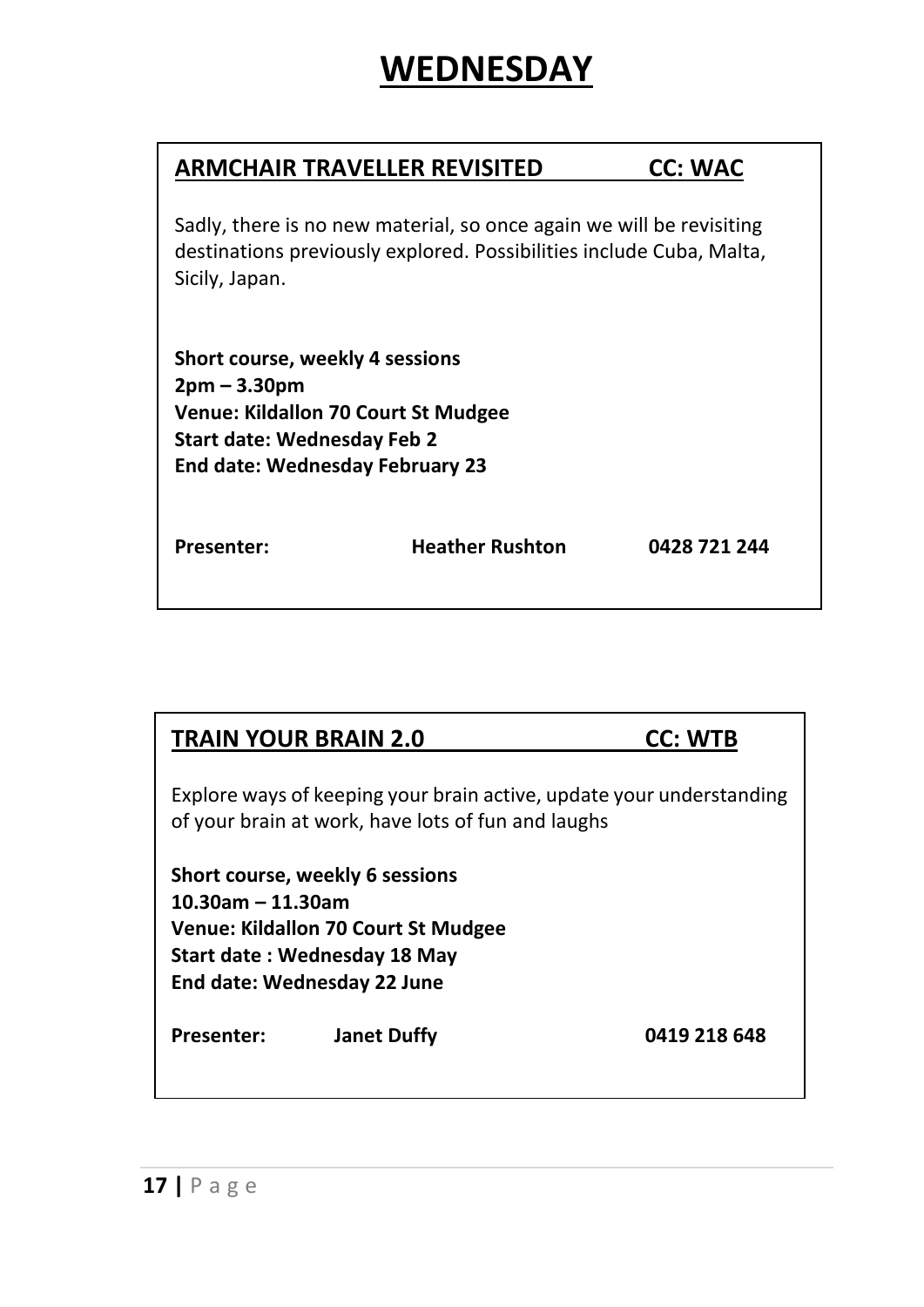#### **WRITING A TEN MINUTE PLAY CC:WTP**

Day 1 Ideas on how to go about a play for the first time. Everyone will be asked to write a play to bring on Day 2. Day 2 Participants will be asked to present their play, which will be read to and by the group on the second day of the course.

**Short course 2 Days 1:00 to 3:00 Venue: Kildallon 70 Court St Mudgee Start date: 16 February End date: 17 February**

**Presenter: Jill Baggett 0409 609 869**

### **INTRODUCTION TO COMPUTERS CC:WIC**

This is a closed course available to residents of Whiddon Pioneer House Mudgee. It is an introduction to computers and the Internet and possibly MS Word, Excel and email.

Presenter: Steve Russell **Department COLLEGATE** 0414327858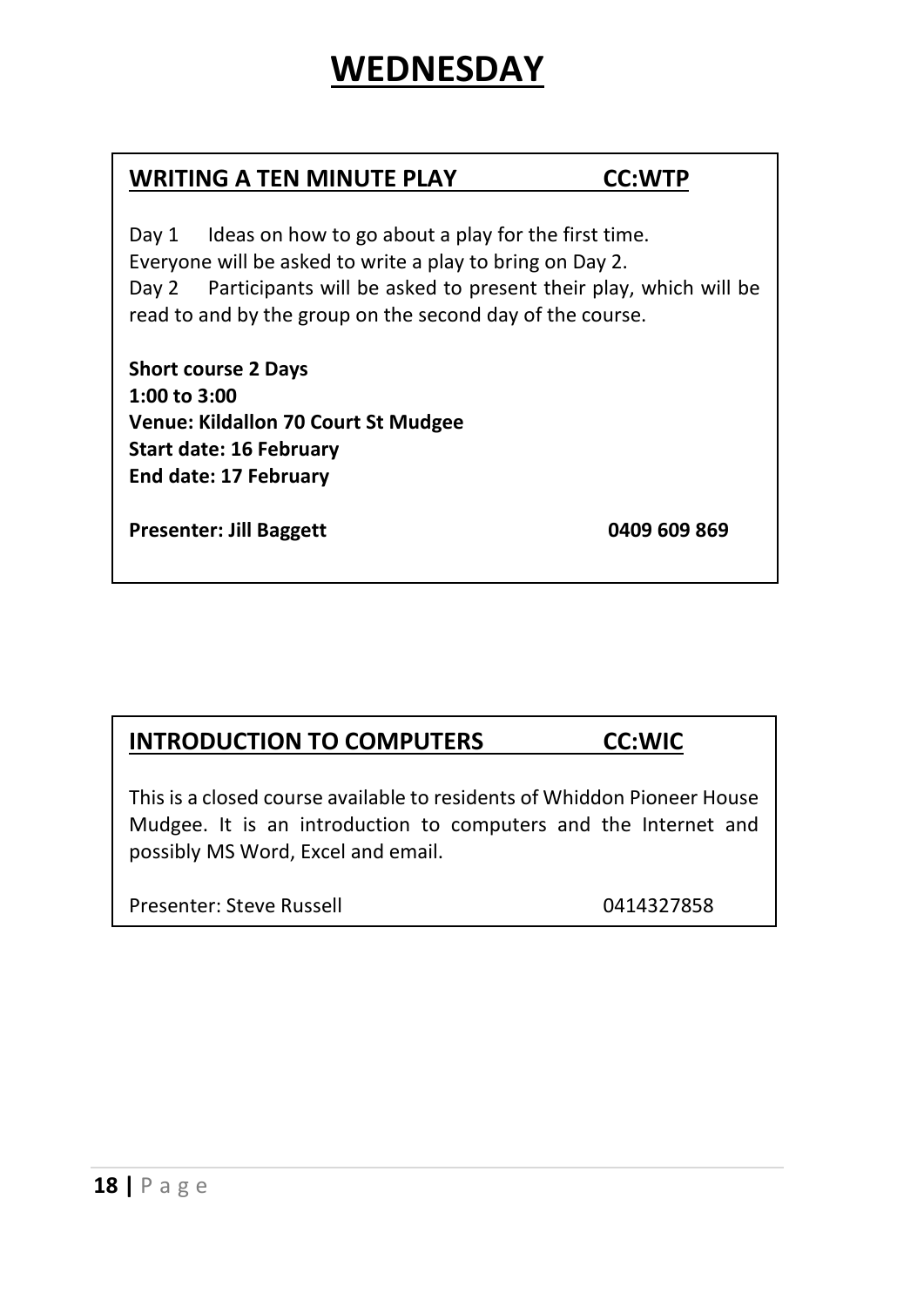### **QUILTING CC:ThQ**

In this course you will learn the basics of machine quilting Suitable for people with experience to come along and work on their project or UFO or share their knowledge and skills in a fun and casual group. You will be required to bring your own machine.

**Fortnightly 10am – 12.30pm Venue: Kildallon 70 Court St Mudgee Start date: Thursday 10 February End date: December 8**

**Presenter Kaisa Giles 0438 004 018**

#### **LINE DANCING CC:ThL**

Easy physical exercise to a range of music. Good exercise for the mind too! Great for beginners or more experienced dancers. Comfortable, closed in shoes necessary and remember to bring water. \$2 weekly donation towards hall hire is requested.

#### **Weekly.**

| 10 am to 12 noon<br>Venue: | $- -$ | Beginners until 11 am<br><b>Mudgee Baptist Church</b> |              |
|----------------------------|-------|-------------------------------------------------------|--------------|
| <b>Start Date:</b>         |       | <b>Thursday February 3</b>                            |              |
| End date:                  |       | <b>Thursday December 15</b>                           |              |
| <b>Presenter:</b>          |       | Libby Dorahy                                          | 0409 605 802 |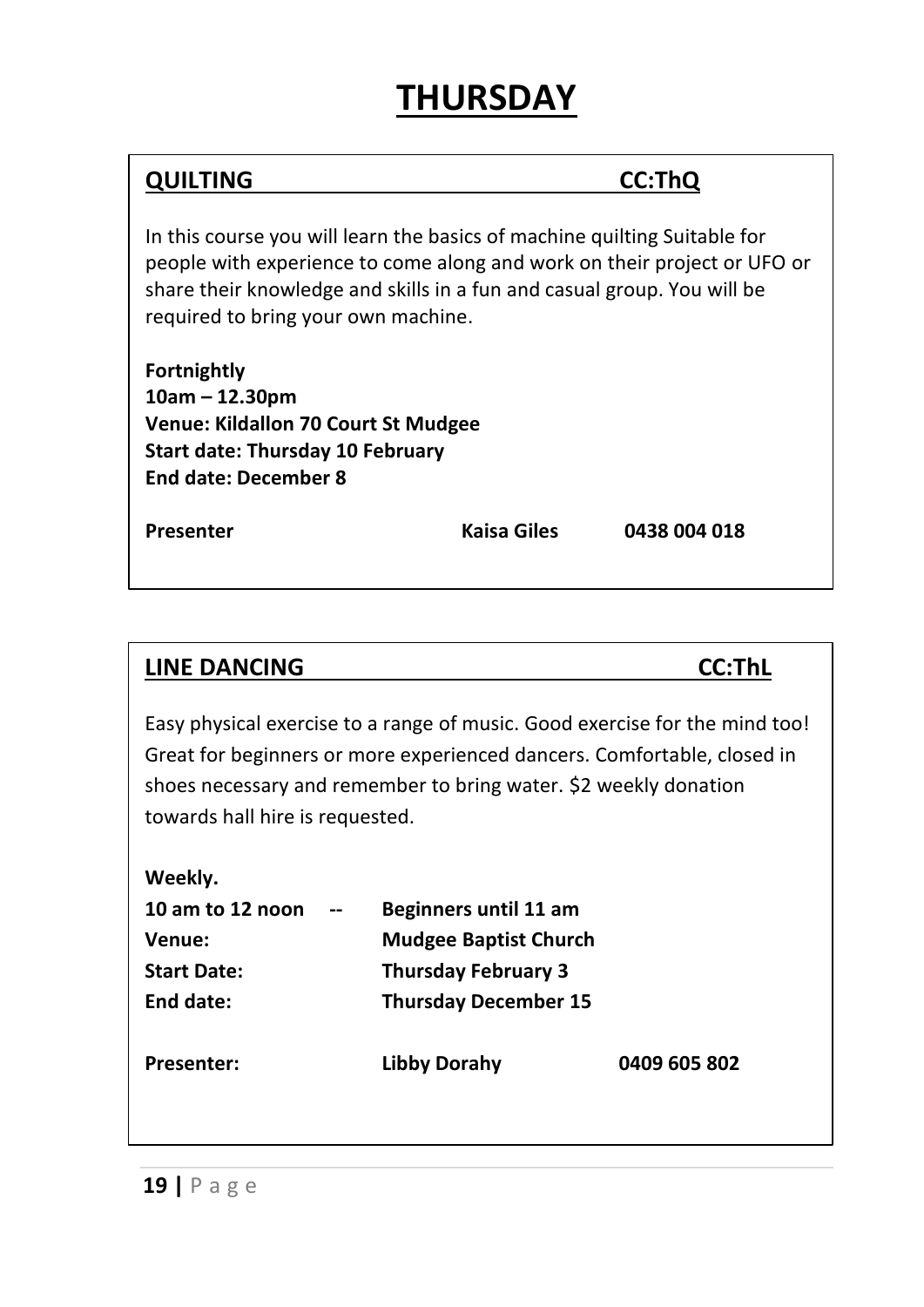| <b>CALLIGRAPHY</b>                                                                                                                                        |                              | <b>CC:ThC</b> |  |  |
|-----------------------------------------------------------------------------------------------------------------------------------------------------------|------------------------------|---------------|--|--|
| Turn your handwriting into something beautiful. Learn to write<br>with precision and operating flair, using a broad-tipped pen.<br>Class limited to 10/12 |                              |               |  |  |
| Weekly                                                                                                                                                    |                              |               |  |  |
| 1.30pm to 3.30 pm                                                                                                                                         |                              |               |  |  |
| Venue:                                                                                                                                                    | Kildallon 70 Court St Mudgee |               |  |  |
| <b>Start Date:</b>                                                                                                                                        | <b>Thursday February 4</b>   |               |  |  |
| <b>End Date:</b>                                                                                                                                          | <b>Thursday December 8</b>   |               |  |  |
| <b>Presenter:</b>                                                                                                                                         | <b>Andrew Matheson</b>       | 0448 947 267  |  |  |

#### *Looking for a course that you can do at home and at your leisure?*

Are you interested in Shakespeare or playing the ukulele, Religions of the World or maybe Antarctica? What about Climate Change or Astronomy?

Check out the U3A online site: **u3aonline.org.au**

You can join anytime as an individual for \$30 per 12 months. Enrol in as many courses as you like once you have joined. Currently there are 76 courses to choose from ranging across World Affairs and History; Nature, Writing and Creativity; Lifestyle and Science.

U3A Online is an individual, independent and autonomous U3A.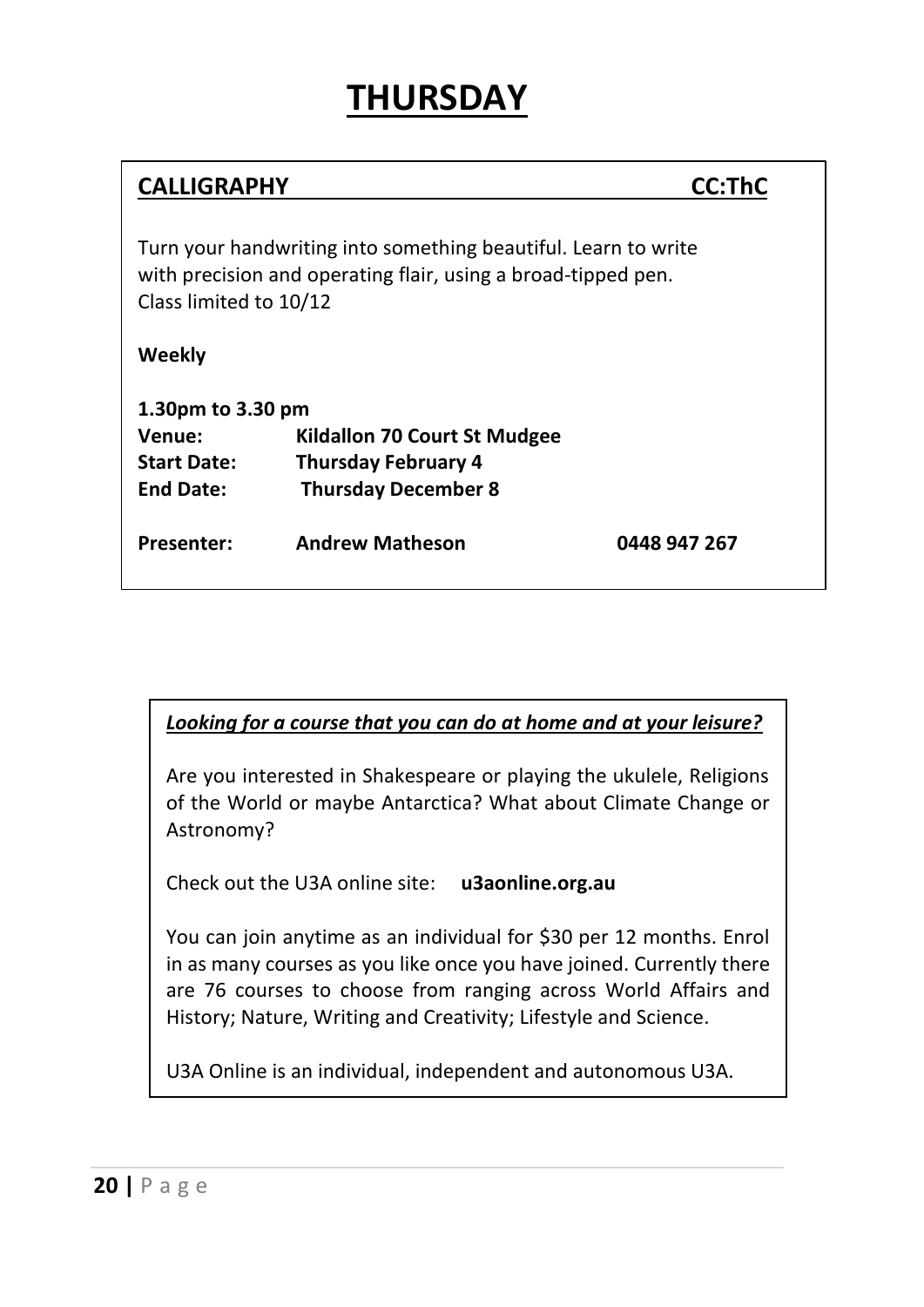### **BOOK GROUPS**

Each month, read a book and then get together, perhaps over a relaxing coffee or tea to discuss your thoughts and opinions.

- Participants need to be a member of the Mid-Western Regional Council Library (no charge).
- A Mudgee Library borrowing fee of \$5 is payable to the Library for each book borrowed from their Book Group sets.
- Numbers are restricted to 10 participants in each group because of the number of books available.

| <b>Book Group 2</b>                           |                                            | CC: Th <sub>2</sub> |  |  |
|-----------------------------------------------|--------------------------------------------|---------------------|--|--|
| Monthly 3rd Thursday of the month             |                                            |                     |  |  |
| 11am to 12:30 pm                              |                                            |                     |  |  |
| <b>Start Date:</b>                            | <b>Thursday February 18</b>                |                     |  |  |
| End date:                                     | 17 November                                |                     |  |  |
|                                               | <b>Venue: Kildallon 70 Court St Mudgee</b> |                     |  |  |
| <b>Presenter:</b>                             | <b>Barbara Vickary</b>                     | 0404 921 639        |  |  |
| <b>Book Group 3</b>                           |                                            | CC:Th3              |  |  |
| Monthly 4 <sup>th</sup> Thursday of the month |                                            |                     |  |  |
| 2.00 pm to 3.00 pm                            |                                            |                     |  |  |
| <b>Start Date:</b>                            | <b>Thursday February 17</b>                |                     |  |  |
| End date:                                     | November 17                                |                     |  |  |
| <b>Venue:TBA</b>                              |                                            |                     |  |  |
| <b>Presenter:</b>                             | <b>Sue Brierty</b>                         | 6372 1752           |  |  |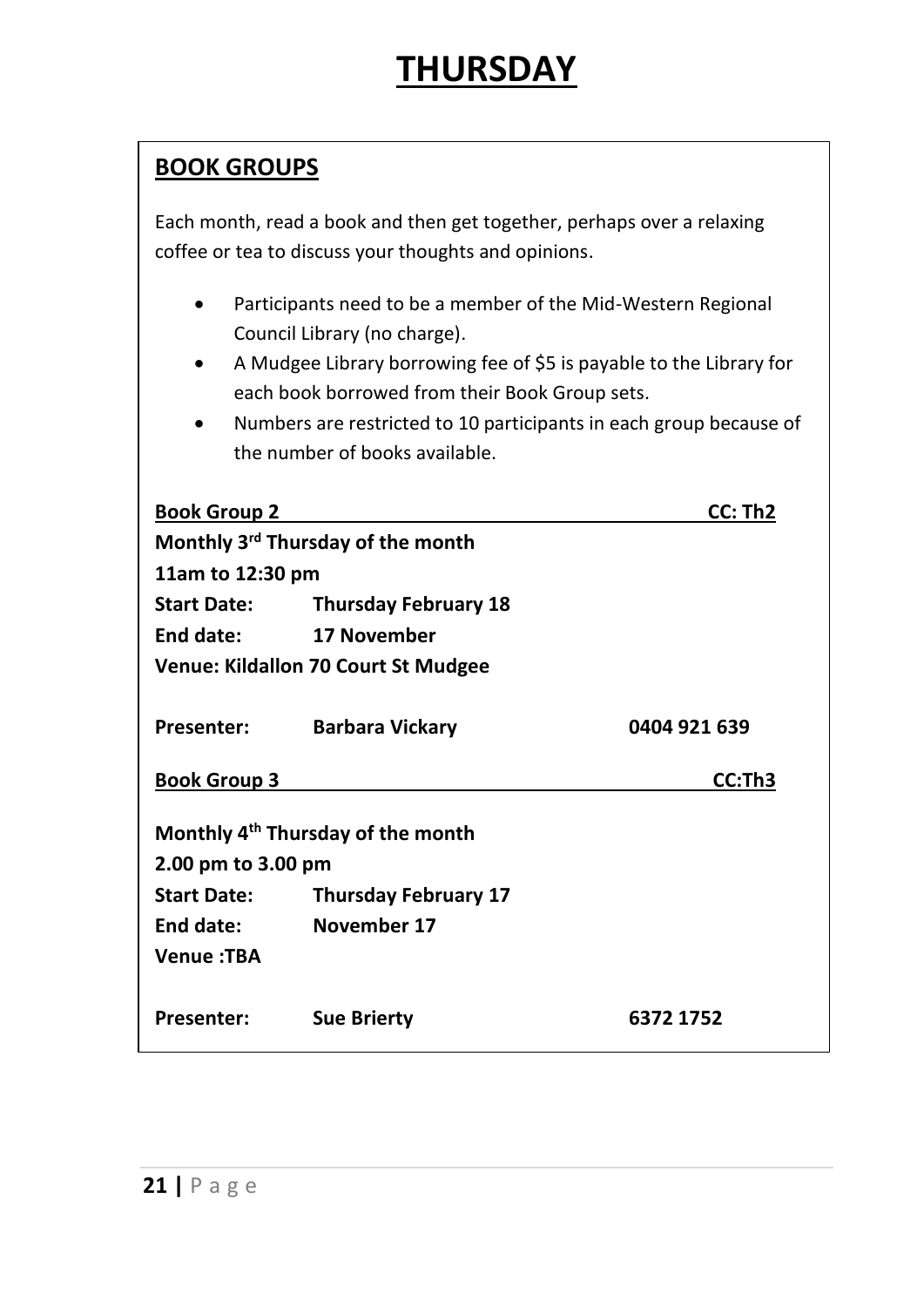### Everyone has a photographic memory, some people just don't have film.

### **WHAT IF? AN ALTERNATIVE HISTORY CC:ThWI** History is fascinating but one aspect that really fires the imagination is asking "What if things had gone differently?". A four-session course with lively panel discussion. **Short course fortnightly 4 sessions 2pm – 3.30pm Venue: Kildallon 70 Court St Mudgee Dates : July 28, August 11, August 25, September 1 Presenters: Janet Duffy and Marianne Mathews 0419218648**

Learn continually- there's always "one more thing "to learn. - Steve Jobs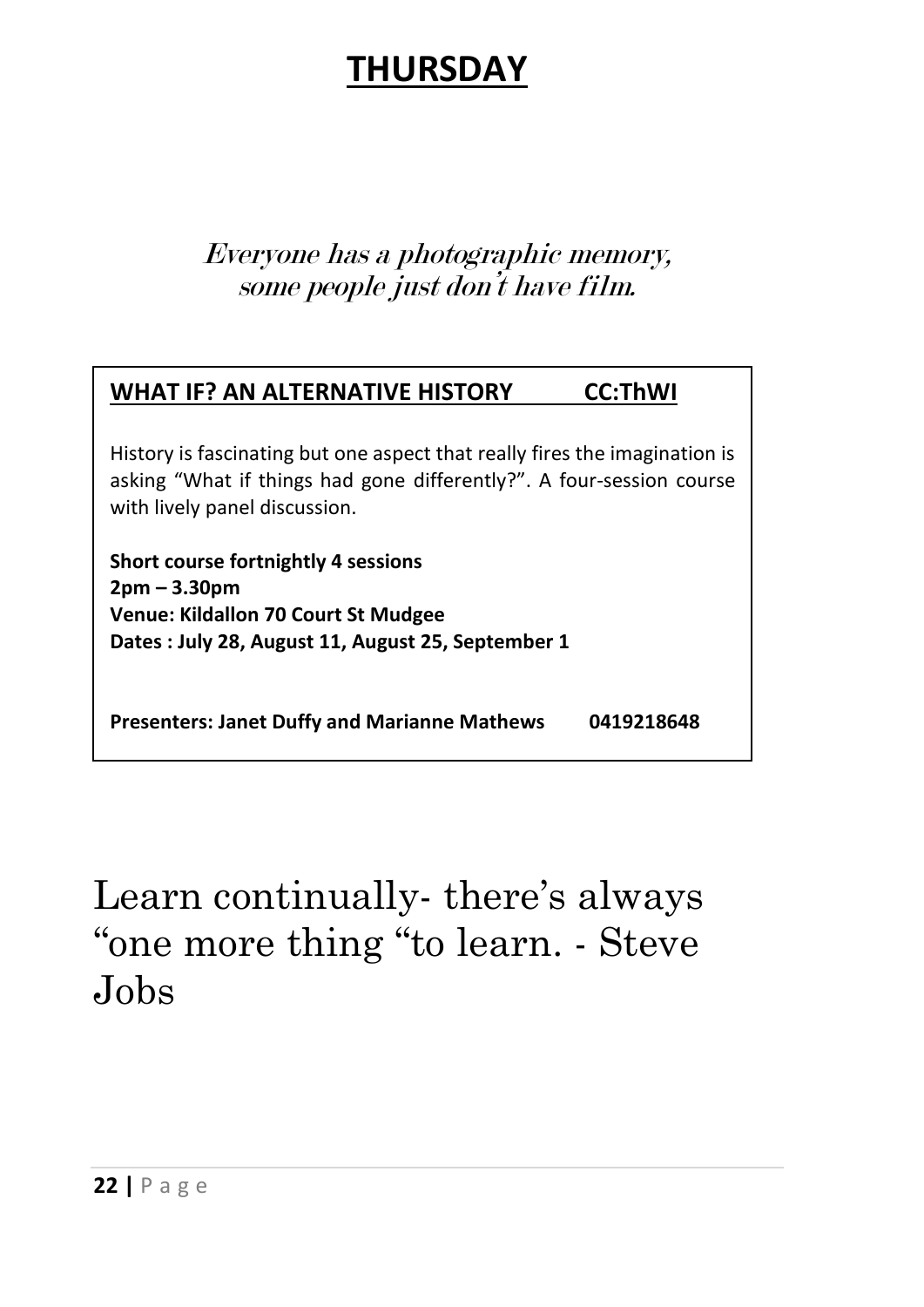# **FRIDAY**

### **MUSIC APPRECIATION CC:FMA**

Hone your listening skills, to better understand and enjoy all the music around you. Beginners to advanced listeners welcome. Beginners to advanced listeness

**Short course, weekly 2pm – 3pm Venue: Kildallon 70 Court St Mudgee**

**Start date: February 4 End date: April 8**

### **LOCAL HISTORY CC:FLH**

Local Mudgee History – come along to learn about and discuss the town and its surroundings, the people and events that have made it what it is today.

| Monthly $-$       | 3rd Friday of the month.            |           |  |
|-------------------|-------------------------------------|-----------|--|
|                   | Term 1 - February 18 and March 18   |           |  |
|                   | Term 2 - May 20 and June 17         |           |  |
|                   | Term 3 -August 19 and September 16  |           |  |
|                   | Term 4 – October 21 and November 18 |           |  |
| Time:             | $2.00 \text{ pm} - 3.30 \text{ pm}$ |           |  |
| Venue:            | Kildallon 70 Church St Mudgee       |           |  |
| <b>Presenter:</b> | <b>Barry Wells</b>                  | 6373 3857 |  |
|                   |                                     |           |  |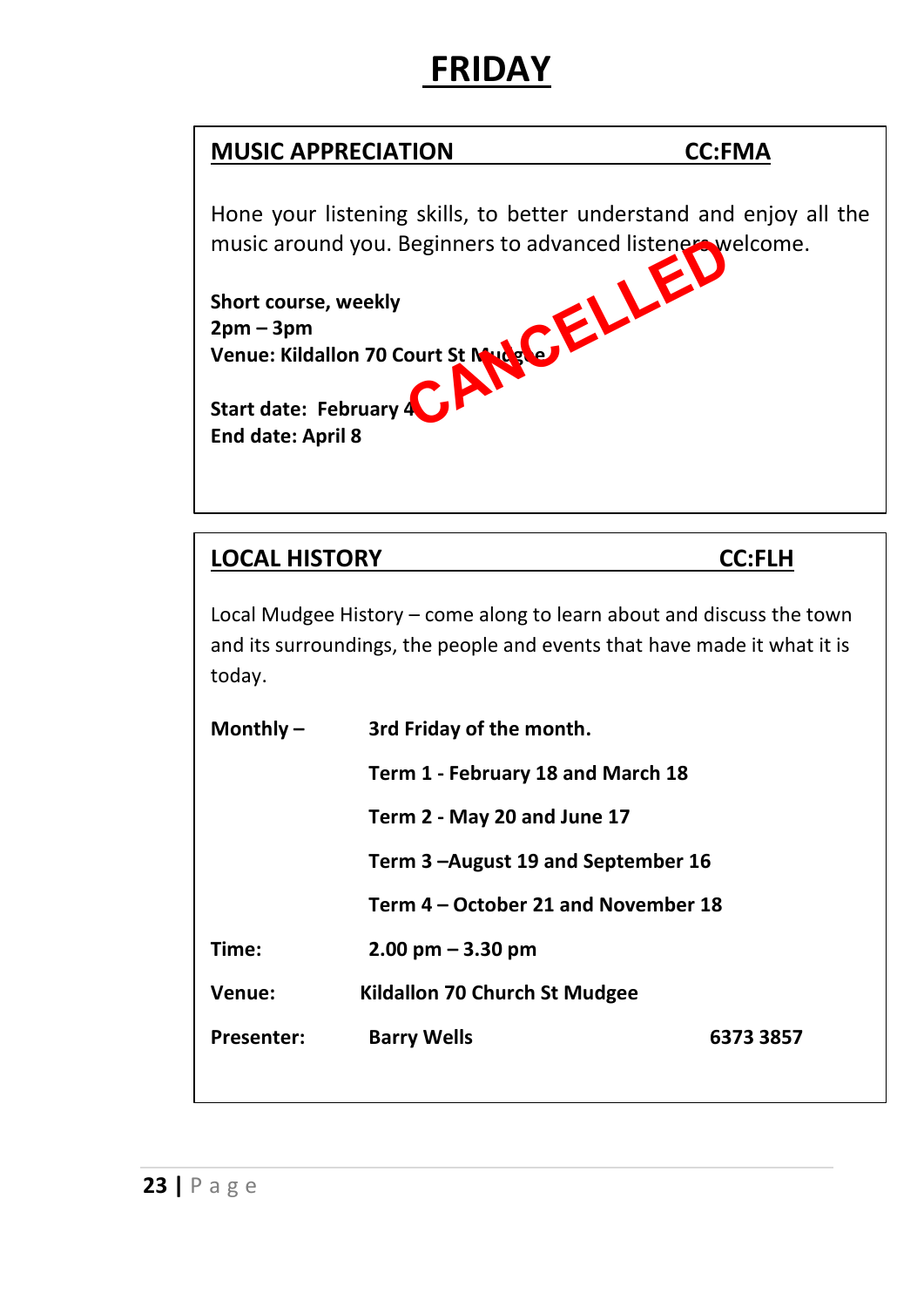## **FRIDAY**

### **CHRISTMAS TABLE DECORATIONS CC:FTD**

Have you ever wondered how magazines and TV shows present their Christmas Table Decorations so beautifully? In this course you will learn how to present a spectacular table for the festive season.

**Short course, weekly three sessions 10am – 12pm Venue: Kildallon 70 Court St Mudgee**

**Start date: November 4 End date: November 18**

**Presenter: Jenny Davenport 0437 080 900**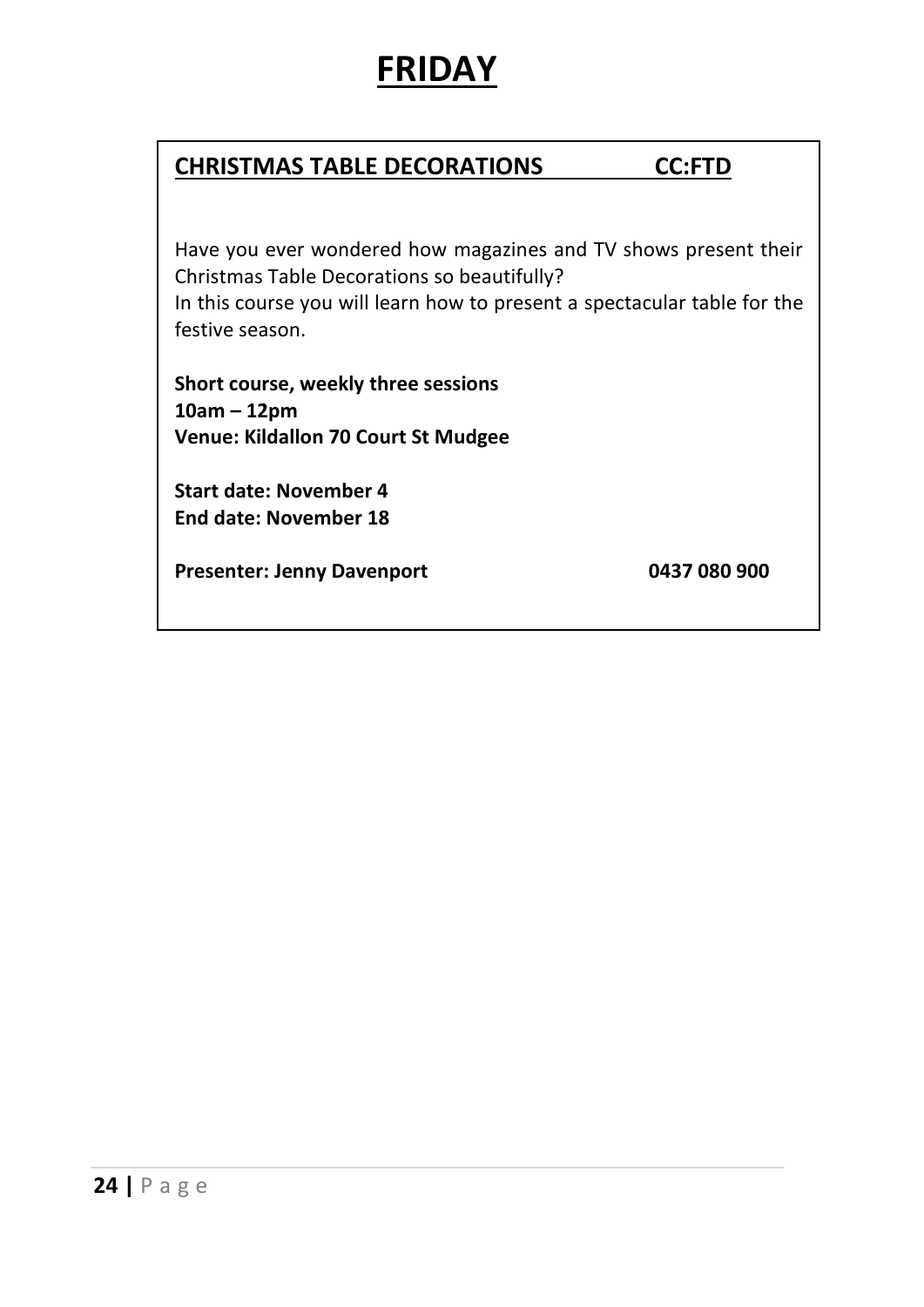## **SUNDAY**

### **SUNDAY MOVIE MATINEE CC: SMM**

Enjoy a Sunday afternoon at the movies.

**3 rd Sunday of the month from February to November including school holidays**

**2.00 pm to 4.00 pm**

**Venue: Whiddon Pioneer House Mudgee**

**Starting Date: TBA**

**Presenter: TBA**

**Please leave details at enrolment day if interested in this** 

**course**

 **Saturday, January 15 th 2022 Enrolment Day/Showcase Day**

> **Baptist Hall Bruce Road 9.30 am to 12 noon**

**Please bring your Enrolment Form**

**Most Presenters will be available to talk with you about their classes**

*Please park at the back of the Mudgee Baptist Church RSVP 7 January Barbara [barb48.bv@gmail.com](mailto:barb48.bv@gmail.com) Cheryl [chezza2229@gmail.com](mailto:chezza2229@gmail.com)*

 $25$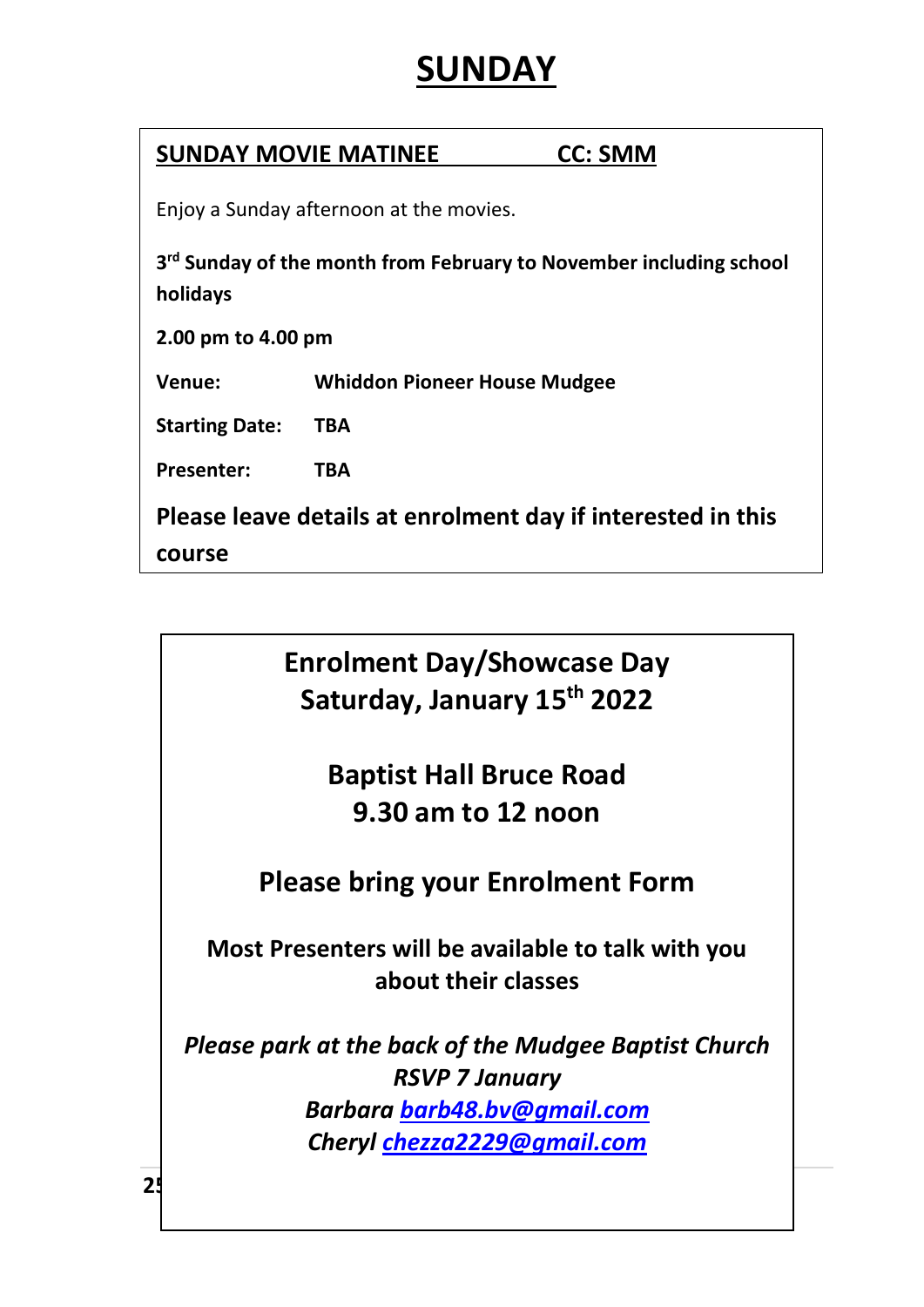### **U3A COMMITTEE 2022**

<span id="page-25-0"></span>

| President                        | <b>Heather Rushton</b>                   | 0428 721 244                 |
|----------------------------------|------------------------------------------|------------------------------|
| Vice President                   | Barbara Vickary                          | 0404 921 639                 |
| Secretary                        | Kay Dickinson                            | 0405 182 101                 |
| <b>Minutes Secretary</b>         | Marianne Mathews                         | 0419 218 648                 |
| Treasurer                        | Janet Duffy                              | 0419 989 322                 |
| <b>Assistant Treasurer</b>       | Susanne Scholes                          | 6373 1394                    |
| Program Coordinators             | <b>Cheryl Russell</b><br>Barbara Vickary | 0407 91 5277<br>0404 921 639 |
| <b>Publicity Officer</b>         | Debrah McGarrigle                        | 0402 037 181                 |
| Events Coordinator               | Debrah McGarrigle                        | 0402 037 181                 |
| <b>Welfare Officer</b>           | Nancy Chapman                            | 0490 058 362                 |
| Membership Enquiries Kaisa Giles |                                          | 0438 004 018                 |

Website Manager David Price

[www.mudgeedistrictu3a.org.au](http://www.mudgeedistrictu3a.org.au/)

*Happiness is good health and a bad memory. Ingrid Bergman*

**26 |** P a g e